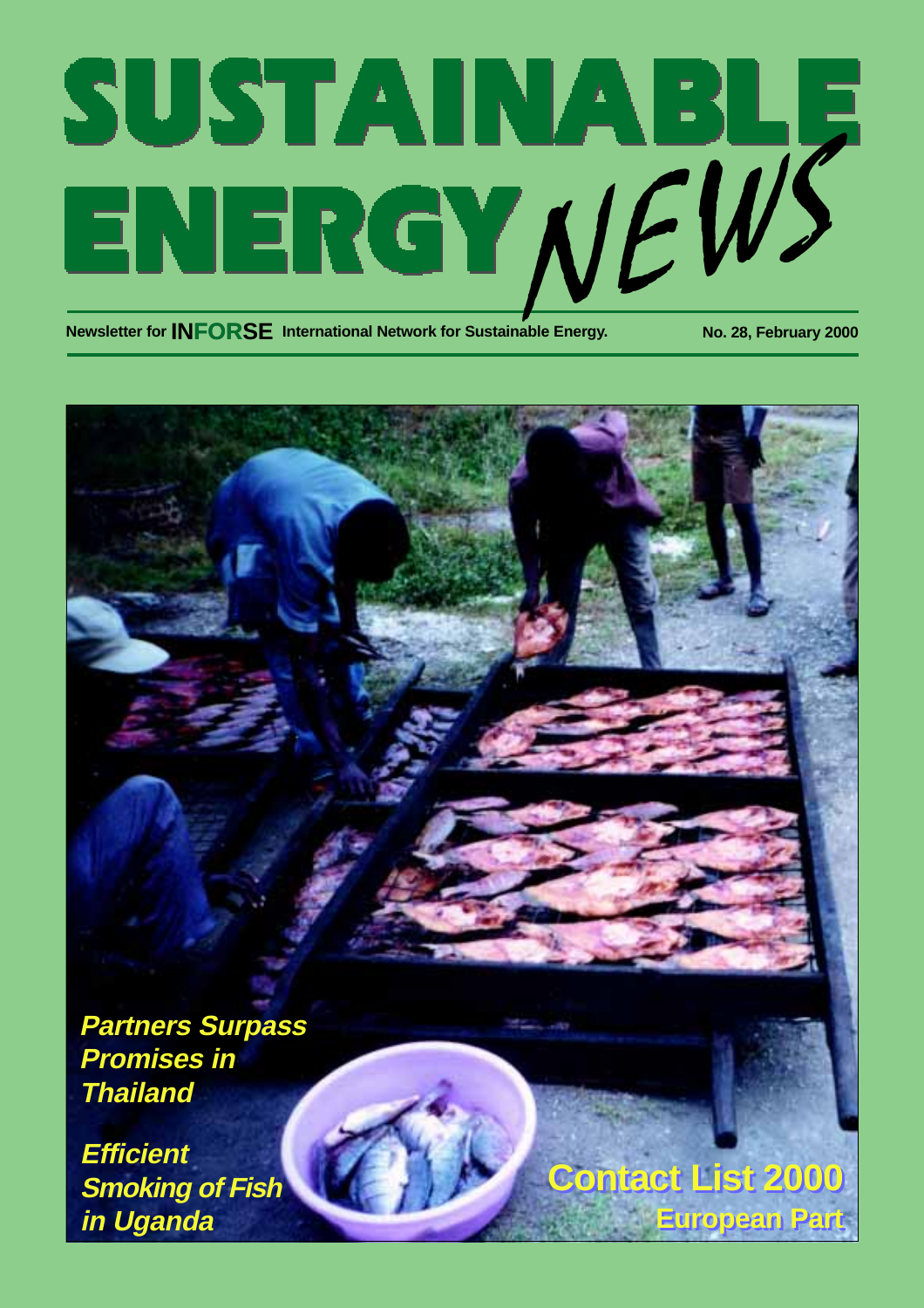**FOR Sustainable Energy News ISSN 0908 - 4134 Published by: INFORSE**

**INFORSE Secretariat: NEW ADDRESS !** *Blegdamsvej 4 B, 2200 Copenhagen N, Denmark. Ph: +45-35-247700 (NEW!) Fax: +45-35-247717 (NEW!) E-mail: inforse@inforse.org (NEW!) http://www.inforse.org/*

**International Network for Sustainable Energy (INFORSE)** *is a worldwide NGO network formed at the Global Forum in Rio de Janeiro, Brazil, June 1992.*

#### **Editorial Address:**

*Sustainable Energy News Gl. Kirkevej 56, DK-8530 Hjortshøj, Denmark. Ph: +45-86-227000 Fax: +45-86-227096 E-mail: ove@inforse.dk ove@inforse.org (NEW!) http://www.inforse.org/*

#### **Editors:**

*Gunnar Boye Olesen Judit Szoleczky Michael Kvetny Lars Yde (technical editor) Niki Fowler (text advice) Mads Izmodenov-Eskesen (Layout)*

#### **Advisory Board:**

*Stephen Karekezi, FWD, Kenya Sécou Sarr, ENDA, Senegal Raymond Myles, INSEDA, India Emil Bedi, FAE, Slovakia Emilio La Rovere, LIMA, Brazil Roque Pedace, Rejima, Argentina Decharut Sukkumoed, Thailand*

**Deadline for next issue:** *15.4.2000* **Next issue:** *May 2000*

*The newsletter is quarterly. Feel free to use the information, but please state the source.*

#### **Annual subscription rate:**

*DKK 150 (approx. US\$ 25). Plus bank cost at check : DKK 50 (approx. US\$ 10). The newsletter is free of charge to NGOs as long as possible.*



**Printed by:** *Fjerritslev Tryk, Denmark*

**Sustainable Energy News is sponsored by:** *Forum for Energy & Development (FED), Denmark.*

**Photo on the front page:** *Changing smoked fish on the trays of the efficient kiln. See article on pages 8-9. Photo by JEEP, Uganda.*

# **We Welcome Records, but More are Needed**

The year 2000 begins with *new records for renewable energy*. Never before has so much electricity been produced from wind turbines or from solar cells. Solar heating, biogas, solar cooking, and other renewable-energy technologies have also reached new heights.

Parallel to this, *successful energy-efficiency technologies are spreading rapidly*: efficient light bulbs, efficient fridges, low-energy houses, fuel-efficient cook stoves, etc.

The new technologies also become *ever more visible on "macro-level"*, such as in national energy statistics.

These successes are *not enough* to ensure a sustainable development, however.  $\mathrm{CO}_2$  emissions are increasing, as is the amount of nuclear waste waiting for long-term storage. No industrialised country has realised a sustainable energy path in which its  $CO<sub>2</sub>$  emissions and other effects of energy use actually decrease fast enough towards sustainable levels.

Maybe most needed for a sustainable energy path is *energy conservation*. For decades, studies and examples have shown that energy-efficiency could *reduce energy consumption* by a factor of two or more without decrease of comfort or of production. In spite of this, during the last decade, only countries experiencing major economic crisis have reduced energy consumption substantially. The most progressive of the industrialised countries have maintained a steady energy consumption, regardless of economic growth. In these countries, increased efficiency has kept pace with the economic growth, leading to a decoupling of growth and energy consumption. The decoupling is not, however, inherent in economic development:



only when a broad range of supporting measures has been applied, from energy taxes to standards to awareness-raising, the increase of efficiency has kept pace with moderate economic growth.

If more of the energy-efficiency potential were realised, *energy consumption in industrialised countries could go down*, not just be stabilised as in the current "best practice" countries. Combining that with utilisation of a substantial share of the local renewable-energy potential, the industrialised countries could *reduce the environmental effects* of their energy systems to sustainable levels.

#### *Why is this not happening?*

We raised this question 8 years ago when the INFORSE network was formed. In spite of the successes with renewable energy and energy-efficiency during these 8 years, we have to raise it *again*.

Now, sustainable energy is on the *"global agenda"*, in the Commission for Sustainable Development, via UN conventions, and at the Earth Day 2000 events. These are *unique chances* to raise questions regarding the unused potentials for energy-efficiency and renewable energy, to raise the question of why proven, cost-effective policies and measures for sustainable energy are not used, on the national level, on regional levels, and on the international level in UN institutions and in multilateral development banks. At the start of the new millennium, there is an *urgent need for more and stronger NGOs* that can raise these questions and that can propose solutions on all levels, from the international summits all the way through the intermediate levels to local communities all over the world.

**Gunnar Boye Olesen INFORSE-Europe Coordinator**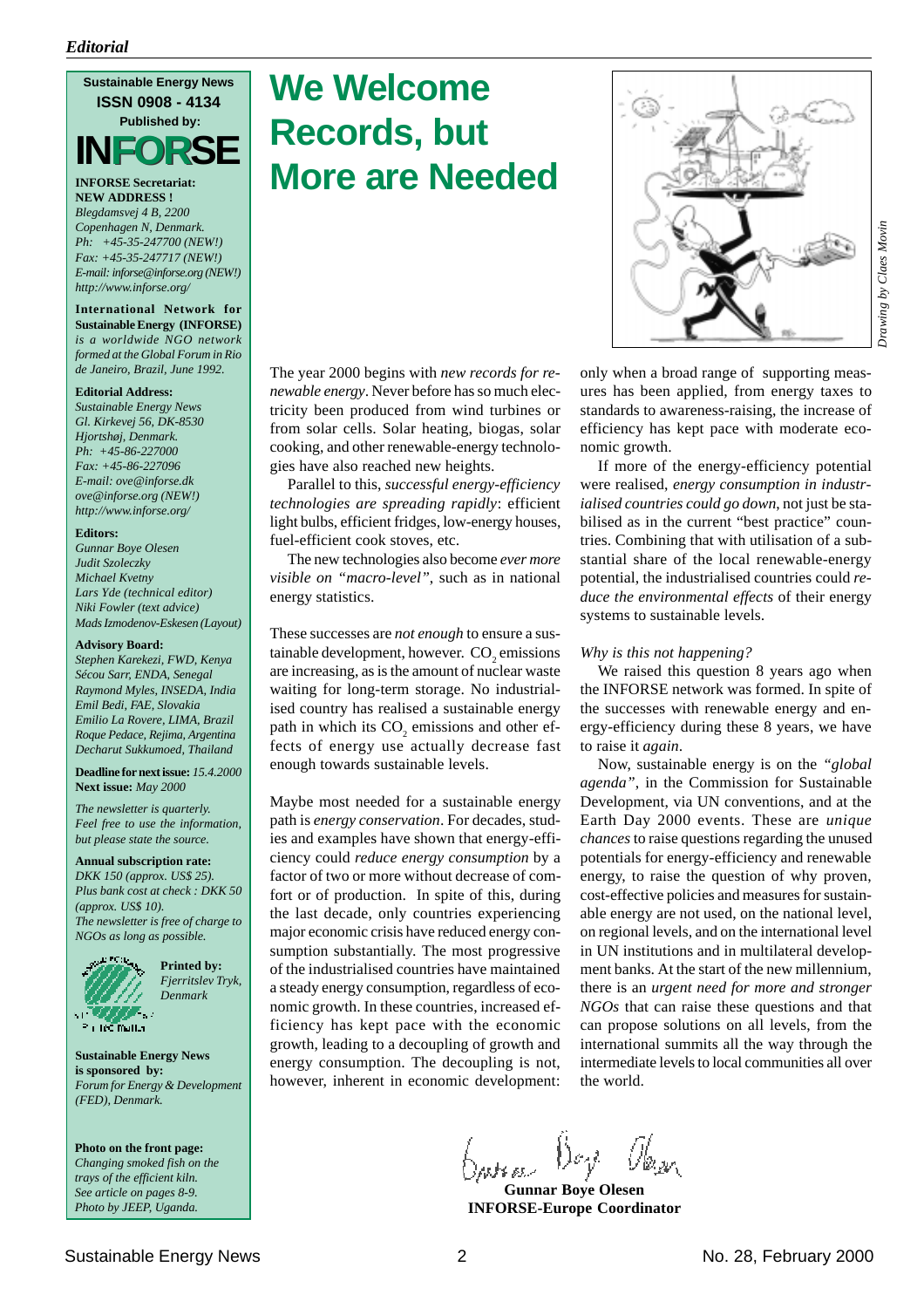# **The Global Agenda**



# **NGO Push Needed**

*By Michael Kvetny, INFORSE Secretariat*

INFORSE coordinators decided on their meeting in October, 1999 to keep an eye on the global process towards sustainable energy. This global process have started with preparations for the 9th Session of the Commission for Sustainable Development (CSD9) in 2001. Among the preparations are:

- The World Energy Council and the UNDP have launched a World Energy Assessment (WEA);
- The European Union is preparing a strategy paper.



Both papers will be presented at the preparatory meeting towards CSD9 - ad-hoc energy-expert meeting - in March, 2000, in New York.

*INFORSE coordinators further decided on their meeting to advocate firm decisions at the global level to secure substantial output from this huge diplomatic exercise.*

The papers prepared by the European Union and the World Energy Council reflect the necessity to change direction towards sustainable use of energy.

However, experience shows that very little has been done so far at the global level. The barriers to penetration of renewable energy are very high.

Therefore, NGOs must pay attention to the CSD9 process and push their governments to change direction.

The CSD9 process will focus on important issues like creating a framework for an efficient market for renewable energy, raising awareness, building capacity, and establishing new funding mechanisms designed for renewable energy.

All of these are issues in which NGOs have an important role to play.

#### INFORSE strongly support:

- The *"Wind Force 10"* campaign (10% of the world's electricity to be derived from wind energy by 2020) should be followed by efficient measures to implement the policy.
- Development banks should create new funding mechanisms to meet the demands of minor decentralised renewable-energy schemes.
- A major pilot program for "renewableenergy islands" to demonstrate renewable-energy technologies as a relevant and realistic option.

*More information can be seen later on: http://www.inforse.org.*

# **INFORSE Exhibition Against Desertification**



*By Secou Sarr, ENDA-Energie, INFORSE West Africa coordinator.*

**When the countries met for the third conference (COPIII) of the Convention to Combat Desertification (UNCCD), in Recife, Brazil, in November 1999, INFORSE was actively promoting sustainable energy solutions.**

During the conference, the INFORSE network, through its West African coordinator, organised an exhibition showing the results of a two-month process to identify renewable-energy projects that support the fight against desertification. The process involved projects and organisations in Senegal, Burkina Faso, Mali,



Mauritania, and the Republic of Guinea. The exhibition was also used as a point of distribution of Sustainable Energy News' special issue on "sustainable energy to combat desertification" in English and French. More than 700 copies were handed out during the conference.



*Photos from the special issue of Sustainable Energy News distributed on the conference.*

In addition to this awareness-raising, the INFORSE network participated in the various actions organised by the RIOD (International Network of NGOs to Fight Desertification). The actions were focussed on national action plans to combat desertification, and they included discussions of the necessary funds related to these plans.

Various other informal meetings were organised, primarily with the active members of INFORSE that were present, but also with official delegations, including the delegation of Denmark.

*Information on INFORSE activities on Desertification: INFORSE West Africa, ENDA-Energie, Senegal, att. Secou Sarr e-mail: energy2@enda.sn, http://www.enda.sn/energie/ ph:+221-822 5983/-822 2496, fax+221-821 7595/-823 5157.*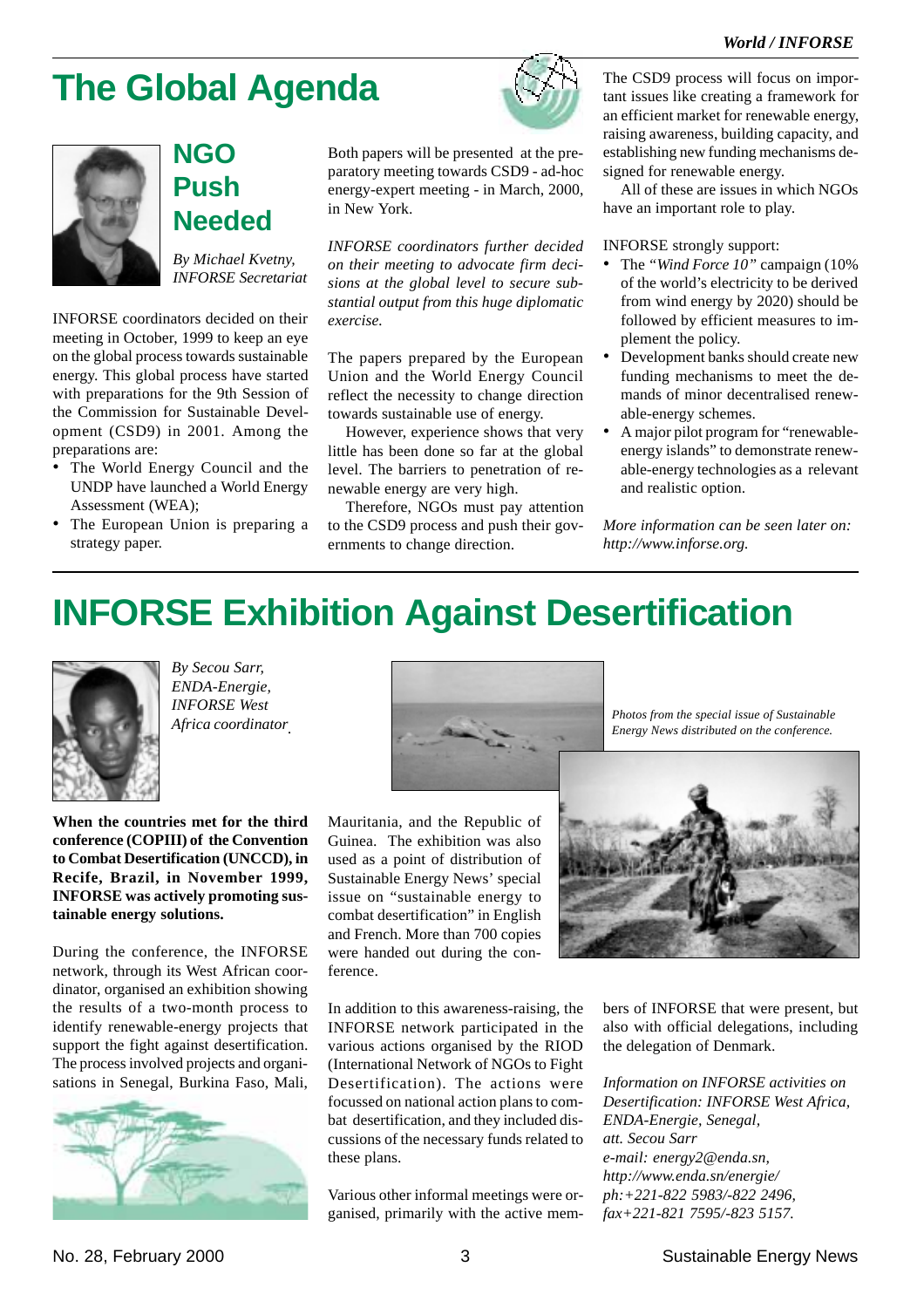#### *World / INFORSE*



**Huge Step for Islands**



*By Thomas Lynge Jensen, Global Island Secretariat, Denmark*

## **Global Secretariat for Renewable Energy Islands**

The Forum for Energy and Development (FED), a Danish NGO umbrella organisation, has now established a secretariat for renewable energy islands.

This *major step* was based on the recommendations of the *"First Global Conference on Renewable Energy Islands"* in September 1999 on Ærø Island in Denmark. The delegates from 22 organisations and 34 islands of the world called



for a forum for the renewable energy issues of the islands. The need to develop the renewable-energy sector of islandstate economies was also in line with the Program of Action agreed upon in Barbados by the 1994 *"Global Conference on the Sustainable Development of Small Island Developing States (SIDS)*".

#### **Towards the 2nd Global Island Conference**

A draft Action Plan is under preparation by the Secretariat. The draft is expected to be approved at the *"Second Global Conference on Renewable Energy Islands"*, which is scheduled for the end of this year or for early 2001, at American Samoa.

#### **The Action Plan focuses on 3 main areas: • Information**

The Secretariat will distribute information on renewable energy developments on islands via the webpage of SIDS (www.SIDSnet.org) and via other relevant media. Best practises and guidelines for available technologies will be identified. Lists of experts and consultants on the development of renewable energy on islands will be compiled.

#### **• Demonstration**

Demonstration programmes for selected island states will be prepared for discussion at two workshops, one in the Caribbean and one in the Pacific.

*6 of the 25 VERGNET SA wind turbines in the 1.5 MW wind farm on the island of Marie-Galante in the French West Indies. Photo by ADEME Guadeloupe.*

#### **• Funding**

Possible funding mechanisms will be investigated especially for renewable energy on island states.

The First Global Conference was arranged by the Forum for Energy and Development (FED). It was funded by the European Commission, the Danish Government, the Danish Council for Sustainable Energy, and FED.

#### *More information:*

*- Proceedings, findings, and recommendations of the conference can be found at: http://www.energiudvikling.dk/ projects\_pro.php3?id=6 The price for the proceedings in print is US\$ 30 postage included.*

*- Global Island Secretariat c/o FED/INFORSE Secretariat, Thomas Lynge Jensen, Blegdamsvej 4B, 2200 Copenhagen N, Denmark. Ph: +45 35 24 77 13, fax: +45 35 24 77 17, e-mail: tlj@inforse.org*



*450 kW wind farm on the Cuban Island of Turiguano.*

*Waiah hydroelectric plant, Island of Hawaii. Photo by Energy, Resource & Technology Division, State of Hawaii.*

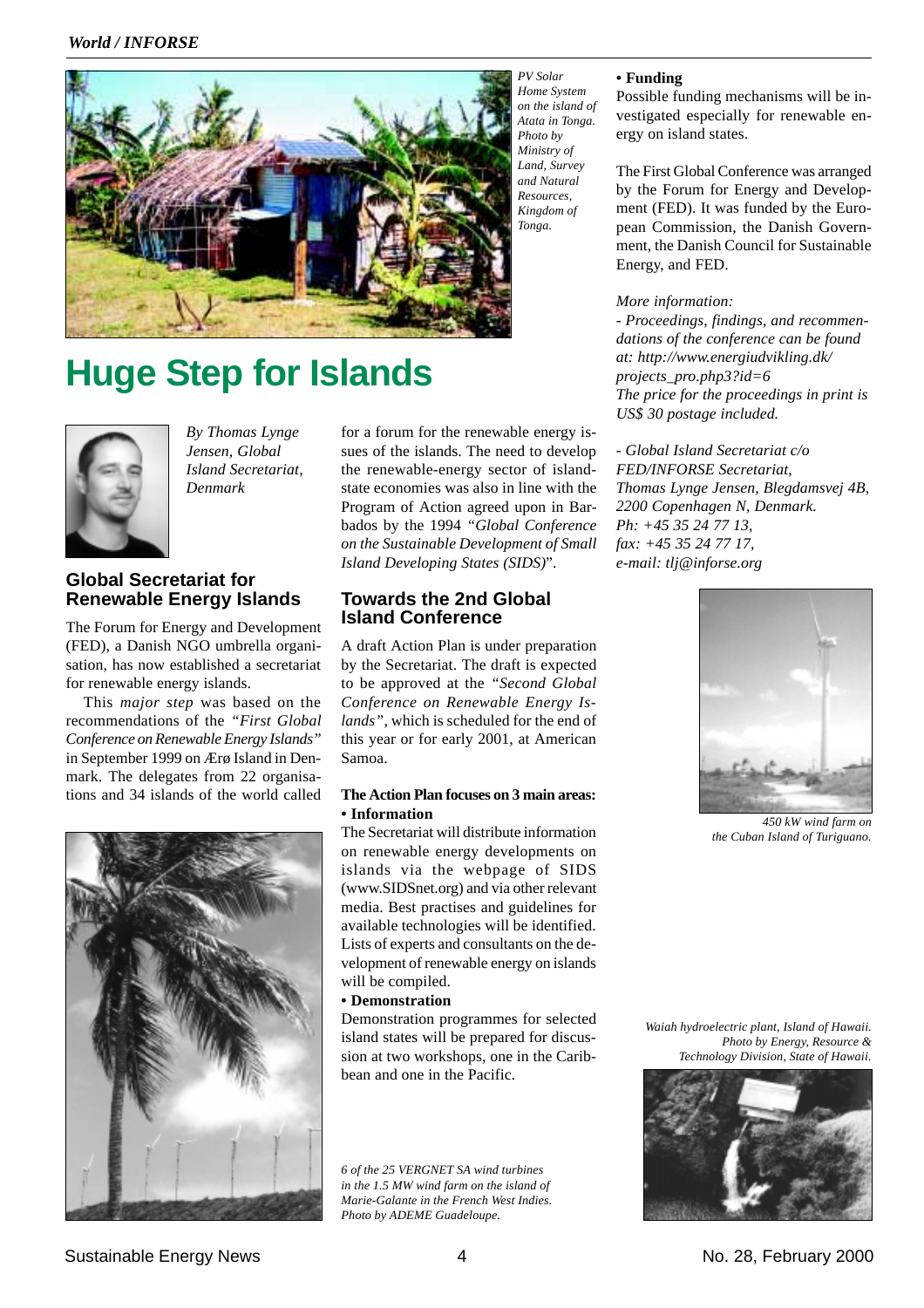# **Small Wind Mills in Inner Mongolia - Why so Many?**

*By Nigel Scott, Gamos ltd, UK.*

**Over 130,000 small wind generators are being used by nomadic people who keep sheep and goats in Inner Mongolia in northern China! This adoption rate of small wind generators is unlike any other location on the Earth.**

#### **What Made the Success ? - Unexpected Results**

We conducted a study to identify reasons for this success, in the hope that the knowledge might prove useful for planning technology transfer and dissemination programs in other parts of the world.

We summarised our findings in a table of 21 factors which contributed to the success of the Chinese program. Though many simply confirm common understanding, others give new light on the process of technology transfer.

Perhaps the most interesting and *unexpected* of the lessons learned are those regarding cost and the motivation to buy.

**What Motivates People to Buy?** Participatory exercises showed that people regard lighting as the most important



but in the early days this was not sufficient to sell the technology. When the authorities first set up demonstration programmes, they could not even give systems away - herdsmen did not regard the benefits of light and radio as worth paying for. It was the introduction of a broadcasting station in Inner Mongolia in 1980 that created a demand for TVs, and consequently a surge in demand for wind generators. Light alone was not a suffi-



Nigel Scott, engineering consultant, Gamos Ltd, UK. Nigel was working on relevant projects in China, Vietnam, and Ghana. He graduated with a

BSc in Engineering in 1982, then was awarded a PhD in 1997 for his work on "A flexible blade wind turbine for electrical generation".

cient motivator - the *TV was the critical factor*. This demonstrates the importance of identifying demand and of attributing a value to it.

#### **No Credit System**

Another interesting feature is that no credit system was needed. Although borrowing money is common practice amongst herdsmen (people borrow money from banks for fencing etc.) no-one reported borrowing money to buy a wind generator. Instead, herdsmen have capital assets in the form of sheep and goats, which are readily convertible at the local market.

#### **Written Instructions**

The most commonly reported source of information at the user level was written instructions. This was despite the fact that most programs have relied on training and extension services for information dissemination. This shows how printed instructions can cover considerable gaps in training. The literacy rate of herdsmen is probably higher than in many potential target groups, but instructions can also take the form of appropriate pictures.

#### **"Top-Down" Approach with Feedback**

It is particularly interesting that the *"topdown"* approach used, typically characterised by lack of feedback from users to manufacturers, has been particularly successful in this respect. This can be attributed to a number of features:

- the diligence of the authorities in accurately gathering data from the field and relaying it to manufacturers;
- manufacturers were motivated to take remedial action; • research centres were available to con-

# tribute expertise.

#### **Long Term Political Support**

The government was prepared not only to commit resources to a program, but also to commit itself to supporting the program over a long period of time. The lead time



 *A typical small system (100-W wind generator) provides electricity for lighting, TV, and radio (130 kWh/a.).*

from first research to sustainable sales was around 20 years, which is well in excess of the planning horizon for political parties in most democracies.

#### **What does the Future Hold?**

The government estimates that even by the year 2020, the number of households too remote for grid connection to be economically viable will be 350,000. Whilst the government is committed to making electricity available to these households, the change in economic conditions within China means that these stand-alone systems are coming to rely more on the private sector. Whilst second-hand wind generator markets are emerging, the government is working on the "next generation" of systems to meet increasing demands for power.



*The survey was done in 1998-99 by Gamos Ltd. and the Inner Mongolia Electric Power College. The project was funded by the UK Department for International Development.*

#### *More information:*

*- Nigel Scott, Gamos Ltd., 152 Cumberland Road, Reading, RG1 3LB. UK. Ph: +44 118 926 7039, fax: +44 118 935 1374, e-mail: nigel@gamos.demon.co.uk, http://www.gamos.demon.co.uk/nigels/ imwweb.htm . - Liu Daoqi, Inner Mongolia Electric Power College, Jin Chuan Development District, Huhhot, 010080, China.*

*Fax: + 86 471 390 1135, ph: + 86 471 390 1122 ext. 2343, e-mail: sundaoqi@email.nm.cninfo.cn*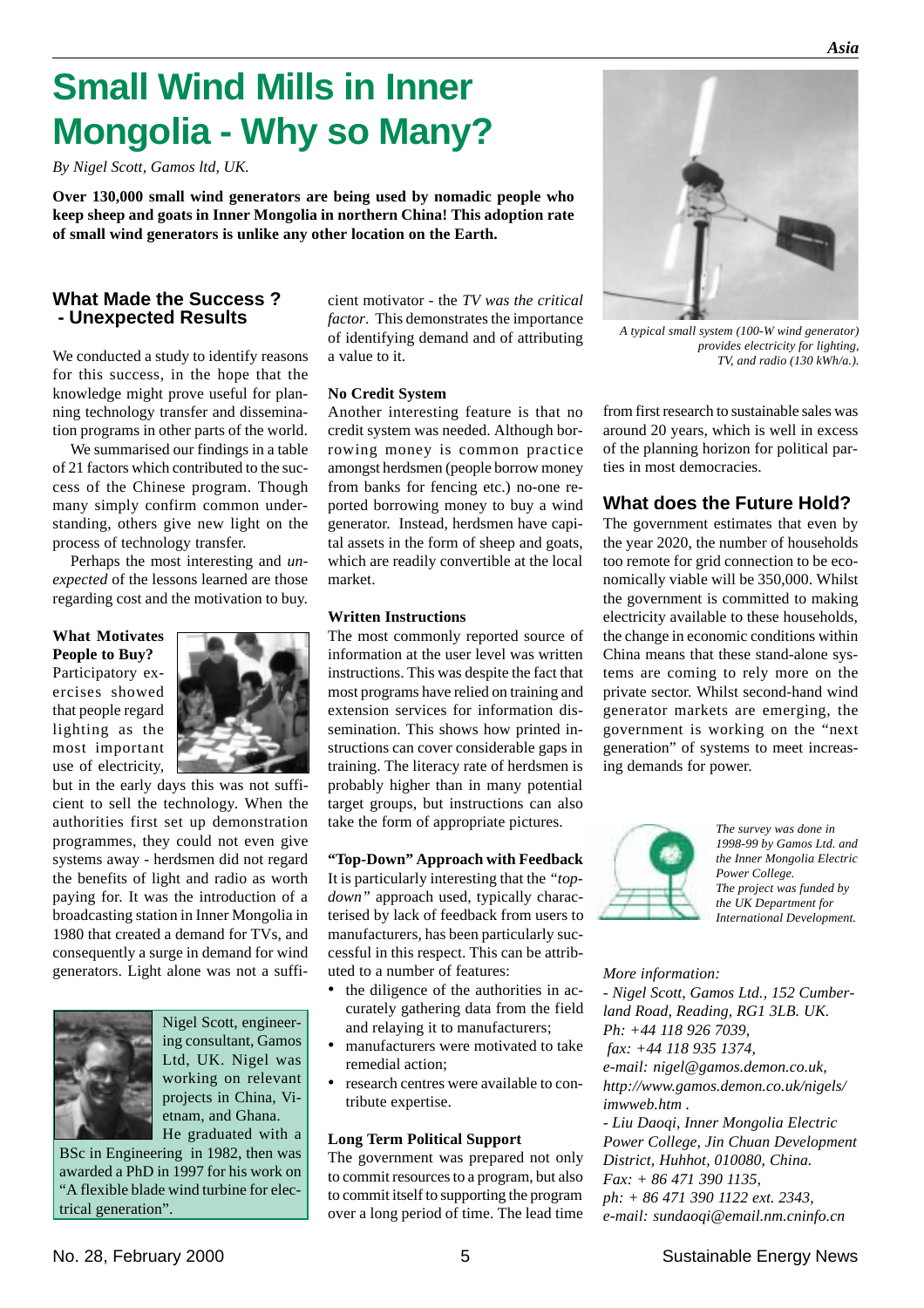# **Partners Surpass Promises**

**Thai-Danish INFORSE Cooperation**

*By Morten Blarke, Thai-Danish Cooperation on Sustainable Energy*



*The Energy and Environment Office - the cornerstone of the project* Morten Blarke has been employed by OVE as technical advisor to the project in Thailand. Morten spent 2 years in Thailand, since the beginning of 1998, but has



now returned to Denmark. He is 34 years old and a specialist in international energy planning. He has a M.Sc.

# **NGO Micro-support Scheme**

With great success, the Energy and Environment Office is implementing a microsupport scheme which has already resulted in 15 local energy projects in the first round of allocations. Among other things, these projects include the development of biogas plant, youth camps focusing on energy and the environment, the development of solar power plants for use in drying crops, the development of lowenergy charcoal cookers, recycling campaigns, and local study trips for decision-

> makers. Each project has applied for a maximum of DKK 5,000, and the degree of voluntary work required is considerable.

The support scheme is used in conjunction with training workshops, where

local grassroots interests are given the opportunity and the relevant assistance to develop their own local energy- and environment activities. Initially, the office provides technical and organisational assistance in connection with the training itself, but the support scheme also lays groundwork to ensure that the new knowhow can be converted successfully into specific local activities.

# **Firm Anchor**

In our experience, this model encourages and commits participant NGOs to keep working, and prevents them from losing interest. A focus on results and daily commitment to the project provides a *firm anchor* for the development of local capacity, the most important objective of the process. The projects quickly and costeffectively generate visible results as new knowledge, techniques, and organisation, convincing us of the usefulness of this model.

**The story of the most successful and promising partneship in South-East Asia, where INFORSE members changed the entire basis of the Thai NGOs in the energy sector.**

When the project *"Thai-Danish Cooperation on Sustainable Energy"* was launched 2 years ago, it was not possible to name any local or national grassroots organisations focused primarily on sustainable energy. Today, NGOs, the energy authorities, utility companies, and educational institutions all regard the project partnership as the most influential and technically-economically qualified energy NGO group in Thailand.

- The project was launched in December, 1997 as a 3-year cooperation program between the Danish Organization for Renewable Energy (OVE) and the Appropriate Technology Association (ATA) in Thailand.
- The foundations of the project can be traced right back to the basis for international energy and environment partnerships created at the Rio Conference in 1992.
- Both organisations are members of the INFORSE network and INFORSE helped to bring them together.
- The project is financed by Denmark's environmental assistance to developing countries (DANCED).
- The primary target group of the project consists of NGOs in Thailand (including ATA) that have expressed a wish to work on Thailand's large energy and environment problems.

This is one of the most successful projects in which INFORSE member organisations work together. Subsequently to this success, the new SENT network has been appointed regional co-ordinator for the INFORSE (SEN issue Nr 27). SENT is expected to play a major role in spreading and collecting regional NGO experi-

ences with sustainable energy in Asia.

> *School children are discovering the bus...*



*...powered by solar cells and an engine running on vegetable oil.*

# **Energy & Environment Office**

One of the cornerstones of the project's activities involves the establishment of a local Energy and Environment Office in Nakhon Ratchasima (Khorat).

The primary results include:

- distributing information to some 10,000 individuals with a demonstration bus,
- organising and implementing the NGO training and support scheme outlined below,
- developing analyses and plans of action, - preparing teaching material, like handbooks, CD-Roms, videos and slide shows,
- creating a database, a homepage,
- publishing newsletters in English / Thai.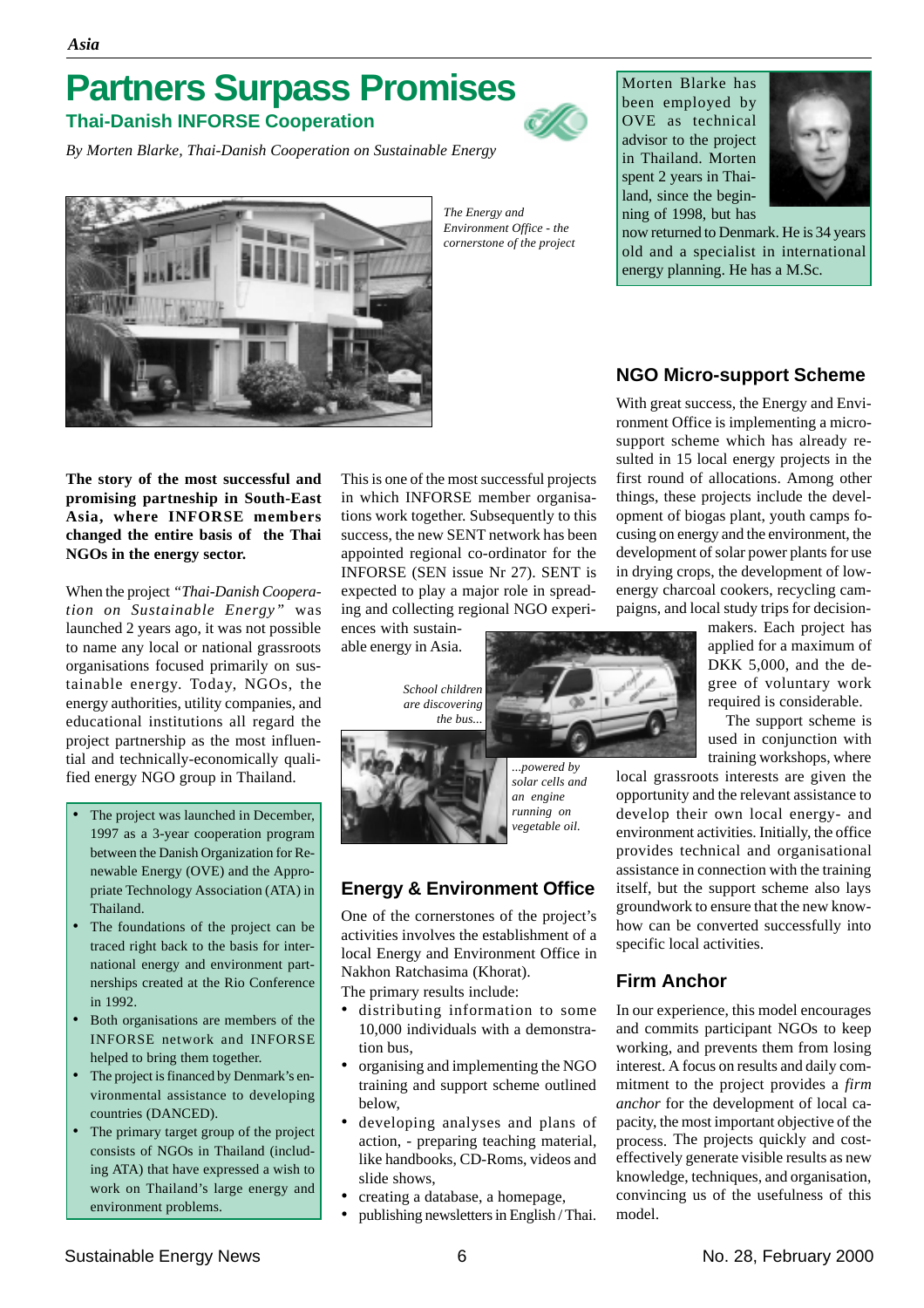# **Coal Plant Questioned**

**Can alternatives replace a coal-fired plant in Thailand? - One year ago, no one in Thailand could give a qualified answer to this question. The Thai-Danish Project has changed that and gave NGOs a unique experience of selfconfidence.**

#### **Unique Experience - What happened?**

• In March 1999, the grassroots members of the SENT network questioned the building of a 1,400-MW coal-fired power plant in southern Thailand, a project which was already under way. • In May, 1999, an intensive 2-week workshop was arranged by OVE and ATA (see article on the previous page) for the SENT

network members. Technical and economic analyses were done, including assessments of environmental and employment-related aspects, of the power plant project and of potential sustainable alternatives. This work led in August, 1999 to publication of *"Sustainable Energy Alternatives to the Coal-fired Power Plant under Construction at Prachuap Khiri Khan".*

#### **Assumptions Proved Worthless**

• At the same time, a press release was published: *International energy experts recommend that the electricity authorities responsible should cancel the contract with the consortium behind the planned coal-fired power plant. The analysis shows that an alternative solution consisting of:*

- - *1,000 MW of industrial CHP, (combined heat and power)*
- *360 MW of electricity savings, and*
- *40 MW of hydro-electric power*

*... could be achieved without any extra cost but with significant advantages in terms of the environment, employment, economics, foreign currency, and technological development.*

This was assuming that the extra electricity supply capacity was necessary. In fact, the analysis showed that the expectations concerning developments in electricity consumption on which the contract had originally been based were now worthless owing to the debt crisis in southeast Asia.

#### **Media Attention - NGOs are Equal Partners**

• The press release was accompanied by an invitation to attend a conference which attracted many representatives from the National Energy Policy Office (NEPO), the Electricity Author-



ity of Thailand (EGAT), Union Power (the consortium behind the coal-fired power plant), government advisers, researchers, and other important stakeholders. The press attended the conference. ITV, Thailand's only independent TV channel, subsequently transmitted a 1-hour programme including pictures of the conference and interviews with conference participants.

SENT

 So, the whole issue received attention, on TV as well as in the daily newspapers and in monthly magazines.

The conference was in every respect a unique experience for all concerned. For the first time ever in Thailand, several of the traditional players in this field witnessed qualified NGOs support and defend their policies and studies based on the technical and financial conditions which they face on a daily basis.

Participating NGOs and local activists learnt what it was like to be welcomed as equal participants in an intense and focused debate.

#### **Greenpeace Support**

• In December, 1999, Greenpeace Nordic appeared on the scene. In a letter to the Scandinavian "Nordic Investment Bank" (NIB), Greenpeace Nordic used the earlier analysis to support its claim that NIB should reconsider its financial support for the plan to expand the power plant. The consortium behind the coal-fired power plant is 90% foreign-owned, including a 28% interest held by "Imatran Voima Oy" from Finland and underwritten by NIB. Interestingly, although it is virtually impossible to launch new coal-fired power plants in the Nordic countries, the industry and investment banks of these countries are still making great efforts to give coal-fired power a sound international foothold.

#### **Keeping the Pressure**

• The coal-fired power plant project at Prachuap Khiri Khan is virtually at a standstill at present, although this is not due to any formal decision. OVE and ATA will continue to join SENT in putting pressure on the political and financial decision-makers.

*More information: http//:www.ata.or.th*

*- Thai-Danish Cooperation on Sustainable Energy, Thai Energy & Environmental Office, Chanchai Limpiyakorn, Srilak Silapee, 2252 Mitraphap Road, Tambol Naimuang, Muang, Nakhon Ratchasima 30000, Thailand. Ph: +66-44-282354/5, fax: +66-44-213700, e-mail: se@ata.or.th. - OVE, Danish Organization for Renewable Energy (OVE), Ejvin Beuse, Finn Tobiesen, Dannebrogsgade 8 A, 8000 Aarhus C, Denmark. Ph: +45 86 76 04 44, fax: +45 86 76 05 44, e-mail: ove@orgve.dk, http://www.orgve.dk.*

*- SENT, INFORSE regional coordinator, Decharut Sukkumnoed, Suphakij Nuntavorakarn, Kasetsart University, Bangkok 10930, Thailand. Ph: +66-2-5613467 ext 110, fax: +66-2-9428047, e-mail: tonklagroup@usa.net.*



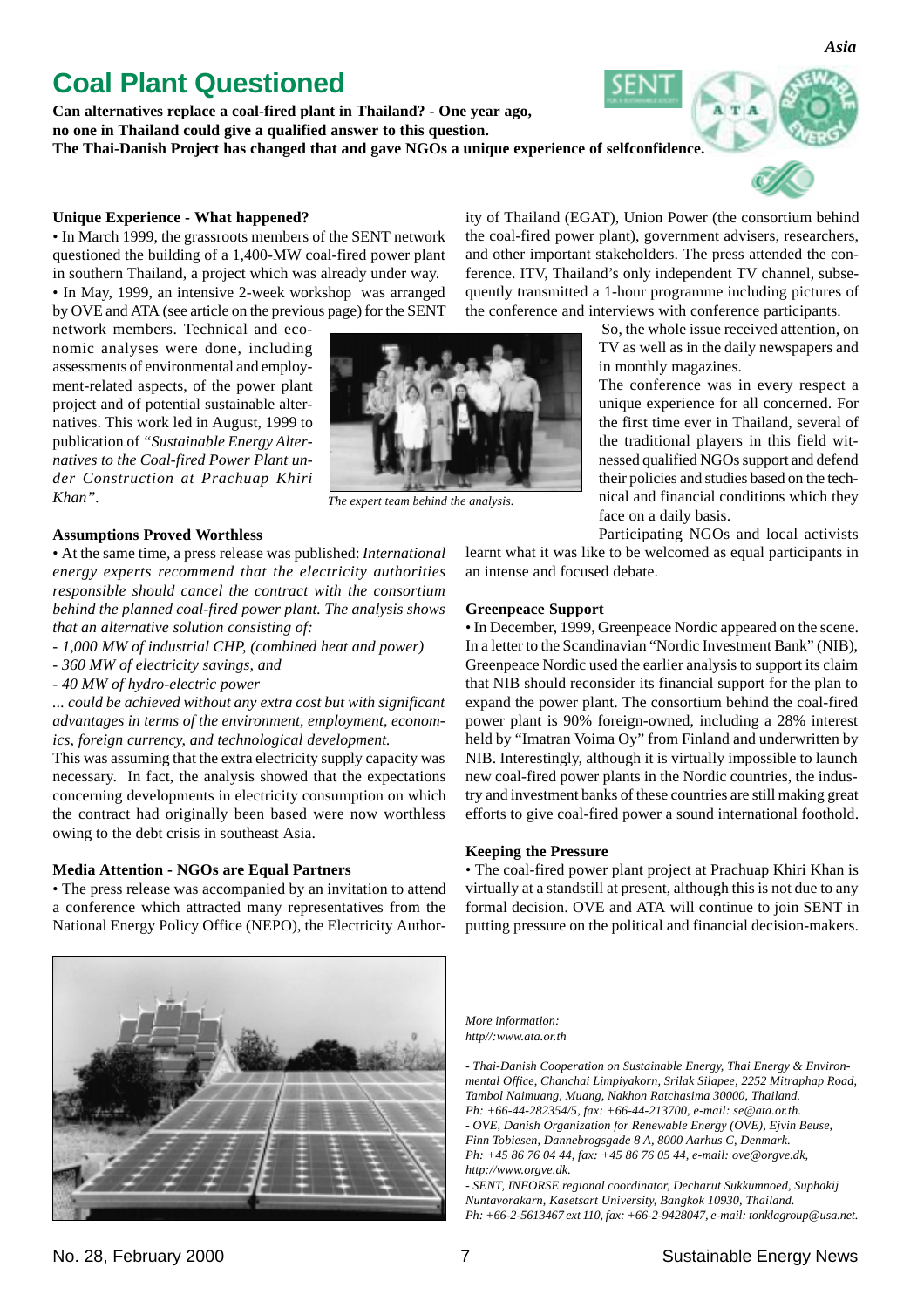*Africa*





*Efficient kiln to smoke fish. Note the 4 trays and the iron sheet covering them.*

*Changing fish on the trays.*

# **Solving the Conflict between the National Park and Villages:**

**Learning to cook and smoke fish more efficiently**

*By Kimbowa Richard - Joint Energy and Environment Projects (JEEP), Uganda.*

# **What did JEEP Learn?**

Representatives of the Joint Energy and Environment Project of Uganda (JEEP an INFORSE member) visited the conservation project in the fishing villages of the Queen Elizabeth National Park.

The project is being implemented by CARE-Denmark through CARE-Uganda. We pooled our experience with that of CARE-Uganda's staff. The visit enabled us to learn more about how the project tries to solve the conflict between the National Park's authority and the community. The conflict was triggered by the people's heavy reliance on fuelwood from the Park for fish processing. To ease the conflict the project is working on 3 areas described below: introducing efficient ovens to smoke fish, energy saving cooking stoves and tree planting nursery.

# **Fish Smoked in Oven**

The efficient kiln, popularly known as "*cover",* has been introduced by CARE to replace the traditional ones. About 5-10 kilns can be seen in each of the fishing villages that we visited.

The traditional inefficient fish kiln is made of clay, cow dung, wiremesh, and some metal parts. According to some users, the "*cover"* kiln works twice as fast as the older model and uses firewood worth \$US 1.3 compared to \$US 4 when using the traditional kiln. User fees are charged by individual or group owners to those who wish to use the kilns.

Artisans trained by CARE charge \$US 10 for constructing the "*cover"* kiln, a cost paid by the owner(s). CARE provides wiremesh and ironsheets.

The fish is first cut to remove offals, washed, allowed to drip-dry, and placed in trays. The first 45 minutes of cooking is hot. Then the trays are removed and the fish is turned. Afterwards, a little heat is needed for about one hour. Within 6 hours, the fish has a nice aroma and is ready for sale. The different varieties of smoked fishes are seen in the markets of towns even as far away as Kampala.

As a result of the success, there is a clear interest in using and constructing more "cover" kilns.

# **Energy Saving Stoves**

There are 2 types of stoves, "*Lorrena" and "Peko pe",* which are used outdoors. Due to the mobility of the fishermen, no effort is put into investing in constructing kitchens. The *"Lorrena"* stove is used more than the "*Peko pe".*

Materials useful to make the *"Lorrena"* stove - sand, clay, cow and buffalo dung - are easily available in the fishing villages. The stoves constructed outside the kitchens are modified to suit this situation. Nevertheless, there is need for increased sensitization of users about correct construction of the "*Lorrena"* stove; especially, about correct mixing of sand and clay and about correct stove size.

*The "Peko pe"* is a metal stove only used by fishermen when they are outside of their homes and want to prepare fast, easily cooked food. Artisans have been trained by CARE-Uganda, for instance, at Katunguru, to construct *"Peko pe"* stoves. Some of these stoves, however, are believed to be sold to places outside the fishing villages.

The drawback to the use of "*Peko pe"* arises from the problems if one wants to



*"Lorrena" stove - from sand, clay, cow and buffalo dung.*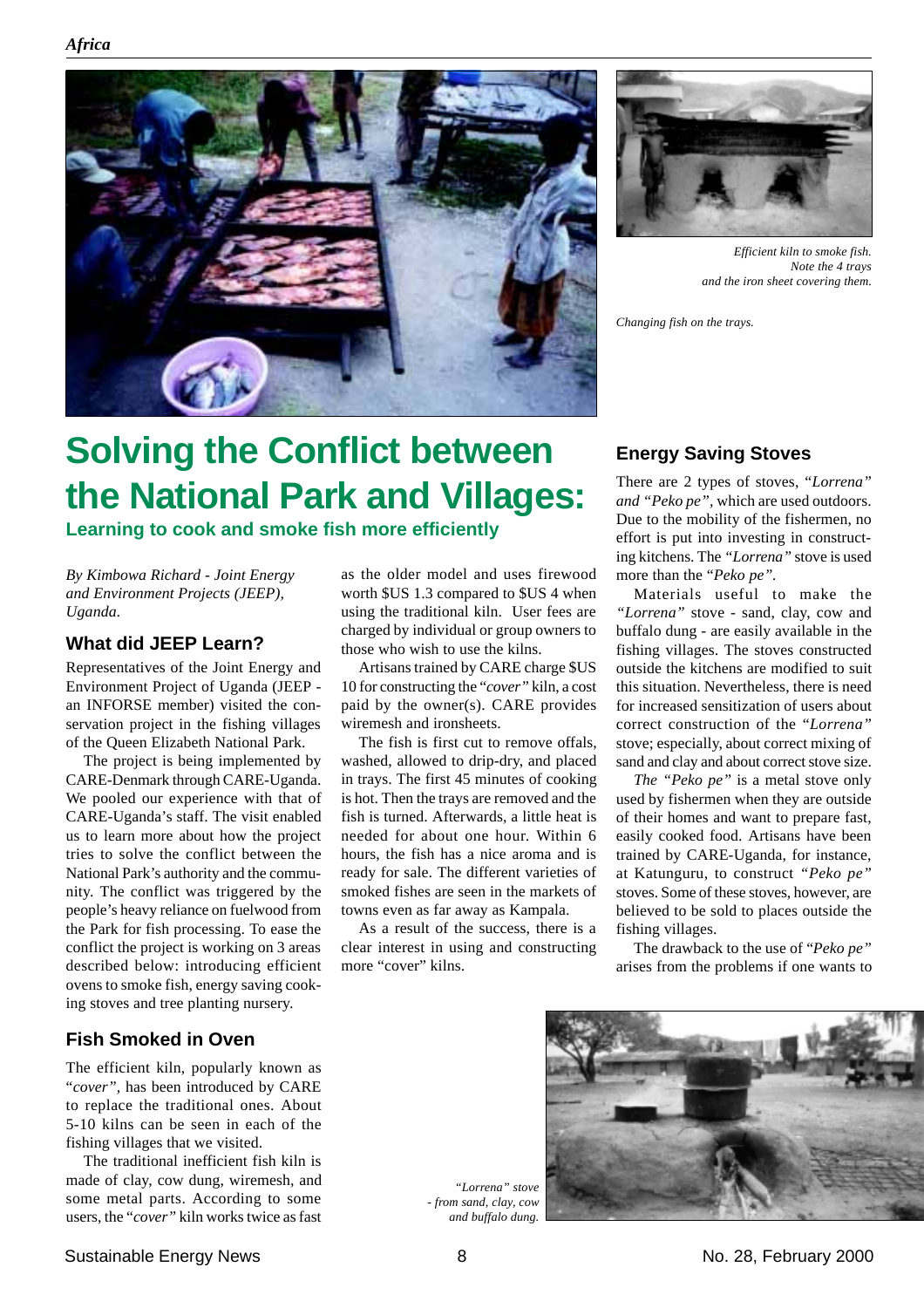add more fuelwood to it during cooking, because then all parts of the stove are hot. Also, the excess heat from it is a potential danger to children. Another problem is that it requires dry firewood. It can use wood alternatives like saw dust and coffee husks, but these are not available in the area. (See article in SEN Nr. 14)

## **Trees Planted, But.....**

Trees have been planted to supply firewood and construction materials for the fisher folk. CARE helps to support tree farming including raising tree seedling in the villages, with linkages to the District Forest Departments. Woodlots of mainly Eucalyptus, having 1,000 to 4,000 trees planted by individuals, are now up to three years old. Other trees planted include *Neem, Markhamia , Grevillia, Lira, Senna siamea, and Jacaranda.*

Wild animals like elephants, buffaloes, and hippos, as well as domestic animals, mainly goats, uproot, graze on, and trample the trees that are planted. The prolonged drought has also affected previously planted trees. Similarly, administrative drawbacks affect group tree nurseries, but individually managed ones seem not to experience this problem.



In all, the tree planting needs more extension support, and timely provision of desired tree seeds. Perhaps the most pressing problem is the supply of the tree seedlings from the nurseries, as the willingness to pay for seedlings is too low to support the cost of maintaining the nurseries.

## **Ideas for Future Training**

We hope that a collaborative training workplan can be developed by JEEP and CARE during the second phase of this project.

- Training could be improved by easyto-read reference materials, more follow-up schedules for trained individuals, monitoring of the stoves constructed, and inter-village visits. Use could be made of music, dance, drama, and best-practice competitions to raise awareness of the issues and to promote the technology. Business skills could be considered to improve.
- The training could also focus more on the users as trainers within the fishing villages to complement the work of the Community Based Extension Agents for each fishing village.

#### **Cooperating Networks**

**CARE** is a philanthropic association working to provide development aid. CARE believes that "Helping people to help themselves" and "participant-driven projects" are

key to sustainability and success. The United Nations contribute to CARE´s project funding. CARE provides millions of dollars in aid

**CARE-Denmark** is one of 10 national member organisations. CARE-Denmark is also member of the Danish NGO umbrella organisation, the Forum for Energy and Development (FED), which hosts the INFORSE Secretariat and financially supports it. *Contact: CARE Denmark, Noerrebrogade 68B, 2200 Copenhagen N,*

Project Area: Queen Elizabeth National Park, covering 2000 km<sup>2</sup>.

*Denmark. Ph: +45-35368858, fax: +45-35-368878, e-mail: care@care.dk, http://www.care.dk/eng/.*

Target group: 5000 households in 13 villages. Time frame: 1996-98 (phase 1), 1998-2003 (phase 2).

Our study visit was supported by the FED and INFORSE Networks. It strengthened the collaboration between the members of these networks respectively CARE-Denmark and JEEP. (see box)



*Tree nursery by traditional efforts*



*Africa*

*Seedling protection keeping away animals*

Richard Kimbowa, Program Officer, JEEP, Uganda. Richard is 30 years old, BSc in Forestry in 1994. He is doing training for communi-



Total budget: USD 1 million (phase 1). Donor: DANIDA, Danish International Development Agency. Partners: Uganda Wildlife Authority, CARE-Uganda Number of Employees: 15 local staff.

**JEEP**, the Joint Energy & Environment Project has been an associate member organisation of INFORSE since 1997. JEEP is a national association that was established 15 years ago. It has 500 active individual members and 30 groups focused on the needs of youth, women, and children. Its primary purposes are nature conservation and the linking of the issues of environment with those of energy. To cover part of its cost, JEEP offers to other NGOs various services in training, research, and construction of ef-

ficient stoves. *Contact: JEEP, Kabalagala, Gaba road, PO Box 4264, Kampala, Uganda. Ph: +256-41-267303, fax:+256-41-345597 (GPO), e-mail: jeep@imul.com.*



**The Project**

to 63 countries each year.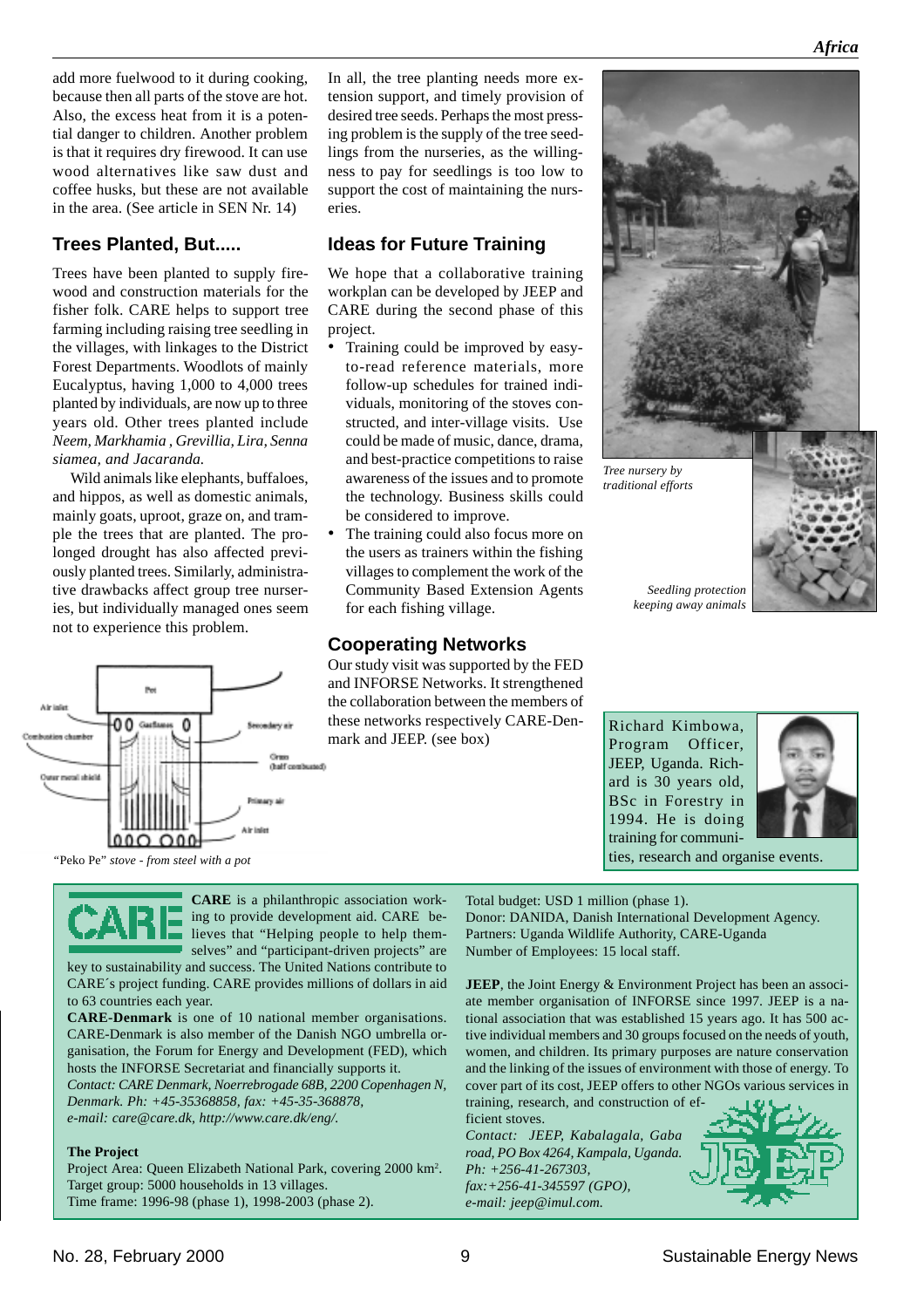#### *Africa*

*Short News*

**Short News** 

# **Rural Models**

Uganda and Mozambique are considering developing new rural electricity distribution models involving local private-sector suppliers and communities in off-grid areas. Pilot operations will involve encouraging the local people to establish small private energy companies to bulk-purchase electricity from local utilities for distribution. In addition, they will be encouraged to consider off-grid systems such as hybrids, mini hydros, and renewables. The primary focus in Mozambique will be on

which are electrified.

Source: African Energy*, Issue No. 18, September, 1999. E-mail: 101450.1151@compuserve.com, http://www.ftenergy.com/.*

provincial capitals, less than one-third of

# **Affordable Solar Energy**

The Ministry of Energy and the Uganda Renewable Energy Association are collaborating to enhance rural electrification. The project will make it easier and more affordable for rural homes and businesses to get electricity from solar energy. Credit systems are in place and will be administered by the Uganda Women's Finance Trust.

*More information: Uganda Photovoltaic Pilot Project for Rural Electrification, Ministry of Energy and Mineral Development/Uganda Renewable Energy Association, P.O. Box 7270, Kampala Uganda. Ph: 349276/349010/275863.* Source: The New Vision, December 13, 1999, p 7

#### **What are the Perspectives for Africa?**

#### **Symposium on the Biomass**

More then 200 participants came mainly from Africa to the symposium "*Energy from biomass for the development and the environment: What are the perspectives for Africa?*", held at Abidjan, Ivory Coast, December 1999. Secou Sarr from ENDA, INFORSE regional coordinator particpated as well.

All related major issues were discussed and recommendations have been formulated. The importance of the issue was highlighted by the fact that the event was supported by World Bank, African Development Bank, French Energy and Environment Agency, Canadian International Development Agency, and the European Union.

*Source: - Secou Sarr, ENDA-Energy, Senegal, INFORSE regional coordinator,*

- *e-mail: energy2@enda.sn,*
- *CIRAD, e-mail:girard.p@cirad.fr,*
- *IEPF, e-mail: b.benabdallah@iepf.org*

# **How to Design Projects?**

# **Clean Development Mechanism Workshop in Uganda Funded by INFORSE**





*By Ulrik Jacobsen, INFORSE South-South-North Cooperation Fund*

In Uganda, the local member of INFORSE "Climate and Development Initiatives" (CDI) is taking the lead by hosting a national workshop on the Clean Development Mechanism (CDM), on February 1-2, 2000.

The workshop will be attended by more members of INFORSE from Uganda as well as by members of the Biomass Users Network (BUN) from Zimbabwe and of the Climate Network Africa (CNA) from Kenya. Papers will be presented on how to design and implement CDM projects. Working groups will discuss potential projects, capacitybuilding needs, and the role that various sectors in the CDM regime in Uganda could play.

## **INFORSE Acts as Forum**

This year the 6th conference of countries (COP-6) in the United Nations Framework Convention on Climate Change (UNFCCC) will take place in Amsterdam, the Netherlands. It will have a special focus on the CDM as a means of funding projects that reduce emissions and promote sustainable development.

While the CDM may offer access to additional funding for developing countries, many countries lack the public knowledge and capacity to benefit from the CDM. The financial, technical, and managerial capacities of smaller developing countries to compete favourably in the CDM market is limited, and this might result in their marginalisation by countries such as India, China and Brazil.

It is therefore, critical that INFORSE act as a forum for discussion on the CDM as a prelude to COP-6 in Amsterdam, and as a platform for future capacity-building activities

The workshop is funded by the INFORSE South-South-North Co-operation Fund. The fund benefits INFORSE by supporting concrete discussion and capacity-building activities by INFORSE members. The fund also supports the completion of preparatory work necessary to submit a full project proposal to a donor agency.



*More information:*

*- About the national workshop: Timothy Byakola, Climate and Development Activities (CDI), P.O. Box 8849, Kampala, Uganda. Ph: +256-41-347762, fax: +256-41-234248, e-mail:acs@starcom.co.ug.*

*- INFORSE South-South-North Cooperation Fund: Ulrik Jacobsen, INFORSE/FED, Blegdamsvej 4B, 1'st Floor, 2200 Copenhagen N, Denmark, Ph: +45-35 24 77 11, fax: + 45-35 24 77 17, e-mail: uj@inforse.org*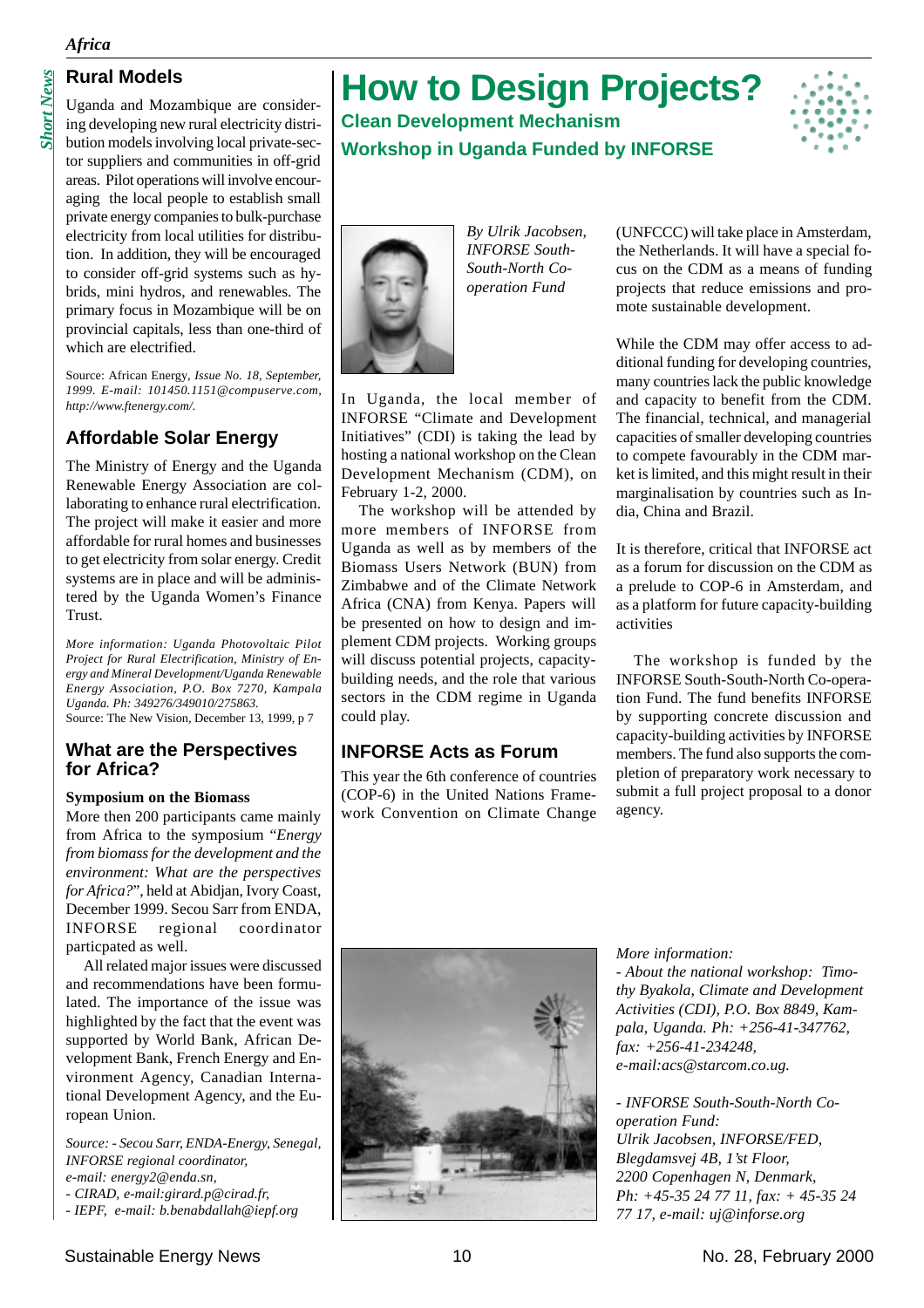*Short News*

# **USA Can Meet Climate Target and Save Money!**

*By Howard Geller, American Council for an Energy-Efficient Economy (ACEEE)*

**The United States can achieve its greenhouse-gas emissions target under the Kyoto Protocol while saving households and businesses \$500 billion. This is the conclusion of our recent study. The study,** *"Meeting America's Kyoto Protocol Target: Policies and Impacts,"* **recommends 10 major domestic policies that would stimulate energy efficiency and renewable energy in the U.S.**

These 10 initiatives could cut U.S. carbon emissions in 2010 by 500 million tons per year - 28 % of the business-as-usual projection. By 2020, the emission reductions could be more than twice that amount.

The 10 recommended policies include:

- **1** New Appliance Efficiency Standards and Product Labelling
- **2** Stronger Energy Codes for the Construction of Efficient New Buildings
- **3** Stimulating the Upgrade of Existing Buildings to Save Energy
- **4** Public Benefit Trust Fund as Part of Electric Utility Restructuring
- **5** Renewable Portfolio Standard as Part of Electric Utility Restructuring
- **6** Tougher Fuel Economy Standards and Market Incentives for Efficient New Vehicles
- **7** Greenhouse Gas Standards for Motor Fuels
- **8** Reducing Barriers to Combined Heat and Power Production in Factories and Buildings
- **9** Voluntary Agreements and Incentives to Reduce Industrial Energy Use
- **10** Tighter Emissions Standards for Coal-Fired Power Plants

In addition to the emissions reductions, the report concludes, these 10 policies would save \$200 billion net through 2010 and over \$500 billion net through 2020 for the USA as a whole. The policies recommended in "Meeting America's Kyoto Protocol Target" would provide other benefits besides lower energy bills and carbon-emissions reductions. They would lower oil imports and improve America's trade balance, cut urban air pollution and improve public health, and enhance U.S. industrial competitiveness.

Adopting these policies makes sense even if climate change turns out to be a minor problem. We urge policy makers in the U.S. to adopt these policies no matter what they think about the details of the Kyoto Protocol.

*Howard Geller, Executive Director of American Council for an Energy-Efficient Economy (ACEEE) and co-author of the study. ACEEE is member of INFORSE. It is a non-profit organization dedicated to advancing energy efficiency as a means of promoting both economic prosperity and environmental protection. ACEEE is not a membership organization. However, it sends out notices to individuals on a mailing list of over 25,000. Based in Washington, D.C., ACEEE works closely with U.S. agencies. It also works with a wide range of states, utilities, and international organizations.*

*Information:*

*American Council for an Energy-Efficient Economy (ACEEE), 1001 Connecticut Avenue, NW, Suite 801, Washington, DC 20036, USA. Ph: 202-429-8873, fax: 202-429-2248, e-mail: info@aceee.org, http://aceee.org.*

## **Military Invades for Oil**

On January 19, more than 5,000 agents of the Colombian Military, heavily armed, invaded traditional U'wa territory, at Cedeno, where Occidental Petroleum's oil drilling site "Gibraltar 1" is situated. Faced with opposition from the U'wa people, military forces declared that "the oil will be extracted even over and above the U'wa people."

"We are making an urgent call to the national and international community, and to all groups who have supported us, to mobilize against this last attempt to trample upon the U'wa nation, which threatens our existence and culture" said a representative of the U'wa people. This indian tribe in Northern Columbia is calling for support of their efforts to retain their traditional land, which includes potential oil-extraction sites.

*Source: Renewable News Network, e-mail: newsfeed@rnn.com, and U'wa Defence Working Group, Steve Kretzmann <steve@moles.org> http://uwa.moles.org/.*

## **Energy Efficiency Boost in Brazil**

In the coming year, a World Bank loan of US\$ 43.4 million and a grant of US\$ 15 million from the GEF (Global Environmental Facility) will be used to increase energy efficiency in Brazil.

The project consists of 3 parts: 50 Demonstration Projects, "Core Support", which will promote Best Practices and other awareness programs and "Capacity Building".

The effects of the project are expected to include electricity savings of about 1% per year and postponement of investments in electricity supply of about US\$300 million per year. Further, the project will help to reduce  $CO<sub>2</sub>$  emissions by an average of 1.7 million tons/year over 10 years.

*Source: World Bank, http://www.worldbank.org/. More information: Angela Furtado, World Bank, ph:+1 202 4731909, fax: +1 202 5223698, e-mail: Afurtado@worldbank.org.*

# **The Veggie Van - "From the Fryer to the Fuel Tank,"**

Since 1997, a U.S. couple has shown thousands of people that an ordinary diesel car can be fuelled on used frying oil from grill bars, if the oil is treated in a mobile processing unit that can be carried on an ordinary car trailer. With their spectacular Veggie Van and their home-built processing unit, they have travelled 25,000 miles in the U.S., giving a first hand-on experience of a car that can and does run on an alternative to fossil fuels. They have also published a book, "From the Fryer to the Fuel Tank," on how to make diesel fuel locally from used cooking oil with the esterification process.

*More information: Joshua and Kaia Tickell, http://www.veggievan.org/, e-mail: biofuel@best.com. Book available at Green Teach Publishing, price \$25, 176 pages, 1999,ph/fax: +1-419-281-6883. See also: http://www.elsbett.com on how to use plant oil in cars without the esterification process.*

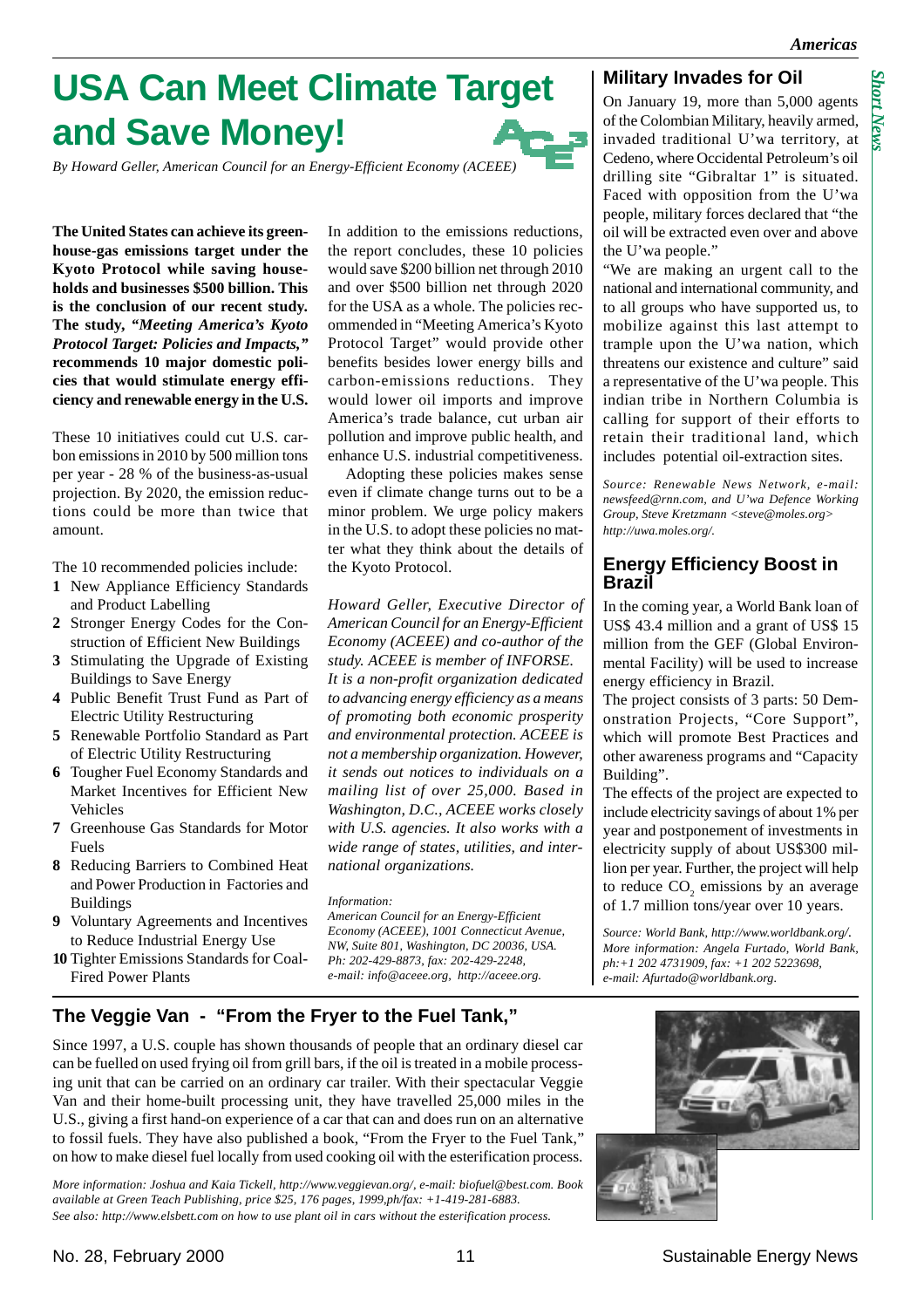#### *Europe*

A new Finnish Action Program for renewable energy was outlined in a publication by the Finnish Ministry of Trade and Industry in November, 1999. It is based on a Finnish white paper for renewable-energy promotion, which was adopted by the government in 1999. It will increase the Finnish national share of renewable energy from 21% to an estimated 27% of primary energy consumption. It is a strengthening of previous renewableenergy promotion programs.



*Information: Ari Lampinen, ala@jyu.fi, Finnish Society for Nature Conservation and Technology for Life which is an INFORSE member organisation.* **World's Largest Wind Cooperative in Denmark**

In December, the largest wind cooperative so far received final permission to go ahead with the construction of 10 2-MW wind turbines in the sea just outside the Copenhagen Harbour.



The project, "Middelgrunden", which also includes 10 wind turbines owned by the Copenhagen utilities, will be the world's largest off-shore wind park so far. The investment for the 10 turbines, appr. 160 mill. DKK (\$US 22 mill.), is coming from appr. 7,000 shareholders. The production, 40 GWh/year, will cover 3% of the electricity demand of Copenhagen.

The turbines will be installed during the year 2000.

*Information: www.middelgrunden.dk.*

# **Finnish RE- Program** | **INFORSE-EUROPE News**



*By Gunnar Boye Olesen, INFORSE-Europe Coordinator, OVE, Denmark*

## **INFORSE-Europe Action Plan 2000**

During the INFORSE-Europe e-mail meeting in November, 1999, elements of an Action Plan were developed. The new Action Plan for 2000 includes:

- the DIERET project (see right);
- Energy Planning Models for NGOs, including information exchange;
- INFORSE-Europe meeting;
- develop a project "Towards Sustainable Energy in Balkan Region";
- lobby for Pan-European activities for sustainable energy;
- lobby the activities of multilateral development banks in cooperation with CEE Bankwatch Network;
- lobby for a better EU energy policy, starting with an assessment of the members' activities and interests in the field;
- participate in the global campaign for "10% wind" worldwide.

The INFORSE-Europe Action plan will be sent to the members by e-mail or mail. It also will be available at the INFORSE-Europe website (see below).

# **Internet Education for Members: DIERET GRATIS**

As the result of South-South-North cooperation, INFORSE-Europe is ready to launch its Distant Internet Education on Renewable Energy Technology (DIERET).

This is an opportunity for member organisations and for their individual members to update their knowledge on the recent status of renewables and their utilisation in the world. The course will also help NGO members to be able to use reliable arguments in campaigns and lobbying for sustainable energy development as well as in advising people on how to use renewables.

The study course will run in electronic form without any paper except that on which the certificate will be issued by INFORSE Secretariat to graduates of the course. There are 5 modules, which have been prepared by INFORSE coordinators Emil Bedi and Raymond Myles: Solar Energy, Biomass, Wind Power, Hydro Power, and the introduction.

INFORSE-Europe is asking member organisations to encourage their membership to take the DIERET course, which will be offered for free!

**The deadline for your applications: February 25, 2000.** *E-mail: bedi@ba.telecom.sk.*



*INFORSE-Europe Website An overview of INFORSE-Europe's activities and information on sustainable energy for local planning is now available at the INFORSE-Europe website, hosted by OVE - The Danish Organisation for Renewable Energy: www.orgve.dk/inforse-europe/ .*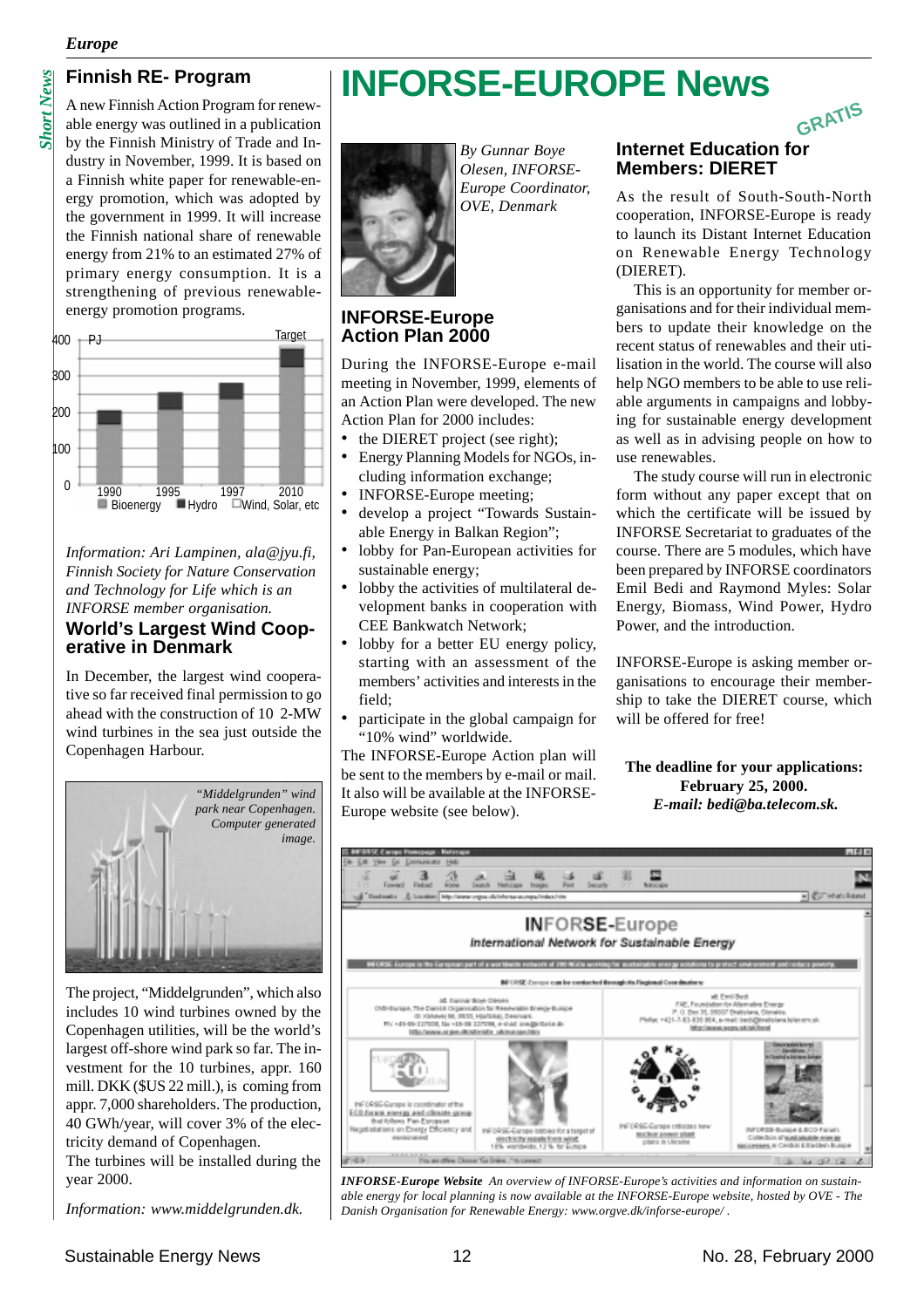*Short News* $\mathit{Mont New}$ 

# **EU's Changing Rules**

## **Renewables Directive on Its Way**

The EU directive for renewable energy in the internal energy market is still under preparation by the EU Commission. The proposal from the EU Commission is expected in May.

In December, 1999, the EU Commissioner for energy presented a discussion paper on the issue to the EU Energy Ministers. In this paper, it was proposed that countries should open their markets to imported renewable energy. The exception would be that countries whose electricity demand is covered at more than 5% by renewable energy (RE) with state support could stop imports of renewable energy from countries with less than 5% coverage by supported RE for 10 years.

It was also suggested that ceilings be set for the levels of subsidies allowed for renewable energy.



Several NGOs have agreed upon common recommendations for the new directive, and for other elements of EU's energy policy. An important point of the NGO statement is that no country should be forced to open its renewable-energy market to competition from imports as long as no agreement exists among the EU countries on how to share the common targets for renewable energy. Further, the statement emphasises that any directive must produce real improvements for development of renewable energies.

The NGO proposals are supported by Greenpeace, the WWF, the Climate Network Europe, the European Renewable Energy Federation, and several others.

The EU Parliament is also planning to present its views on the coming renewable-energy directive before May.

*Further information: INFORSE-Europe homepage, www.orgve.dk/inforse-europe/, or EREF, att. Dörthe Fouquet, e-mail: 106425.57@compuserve.com.*

## **Coming Guidelines: A Threat to Renewables?**

The EU Commission has postponed implementation of its new guidelines for state aid for environmental protection from January to July this year. These guidelines are used by the Commission in the notification procedure associated with its monitoring of new national laws. With this procedure, the Commission can stop a new law in an EU country if this law does not follow the guidelines. The guidelines are adopted by the EU Commission without any means of intervention by the EU Parliament or by the EU countries (council of ministers).

Without public participation or public hearings in the formulation of the guidelines, no drafts or proposals are publicly available before they are adopted by the Commission. When they are adopted by the Commission, they enters into force.

The significance of the guidelines for renewable energy and energy efficiency is that they limit the ways in which EU countries may support development and market introduction of renewable energy and increased energy efficiency. In addition to limiting subsidies from the state budget, the guidelines increasingly are being used to limit all kinds of state-regulated payments and prices for renewable energy, e.g., feed-in laws for renewable electricity, establishment of state-regulated markets for renewable energy, reimbursement of  $CO<sub>2</sub>$  tax to renewable energy producers, etc.

Among other concerns, the fear is that the new guidelines will limit the allowed periods of state aid for a given purpose to, e.g., six years. Combined with the very broad definition of state aid, this would put renewable energy at a serious disadvantage compared with other energy sources, which are subsidized according to various other state-aid guidelines and regimes.

The EU Parliament has decided to express its view to the Commission on the new guidelines, in spite of its lack of formal leverage on the issue. Probably, several NGOs and several EU countries will also express their concern to the Commission on the potentially devastating effects of the new guidelines.

# **A Less Nuclear Sweden**

Finally, on November 30, 1999, the first reactor of the Swedish Nuclear Power Plant at Barsebäck closed for good.

It is the first of the larger Swedish reactors to close. The other reactor at Barsebäck is scheduled to close in 2001.

The closure of this nuclear power plant in Sweden is a victory for the long-standing anti-nuclear campaigns in Sweden and in Denmark. The capital city of Denmark, Copenhagen, is only 22 km away from Barsebäck.

# **No Decision for K2R4**

Although we told you in our last issue that we expected a decision soon from the European Bank for Reconstruction and Development (EBRD) about loans for the controversial Khmelnitsky 2 and Rivne 4 reactors in Ukraine, this has not happened. It is currently unclear when the decision will be taken. During the waiting, we hope that more countries will voice opposition to the project, as the majority of the Dutch Parliament did in December, following the examples of Austria and Germany. *Information: BankWatch Network CEE, K2R4 Campaign: www.ecn.cz/k2r4/.*



#### **Will Turkey Be Nuclear?**

In spite of widespread protests, Turkey is going ahead with plans for construction of its first nuclear power plant. The proposed site is in Akkuyu on the Mediterranean coast, just north of Cyprus. One focus of recent protests has been the earthquake risk for a nuclear power plant, because there is an active geological fault line near the site.

The Turkish government expects to choose a construction contractor in the beginning of 2000. Three consortia are competing for the project: Atomic Energy of Canada in cooperation with Hitachi, Ansaldo (Italy), Daewoo (South Korea), and others; a consortium of Siemens and Framatome; and a consortium of Westinghouse and Mitsubishi. *Information: Nuclear Awareness Project, e-mail: nucaware@web.net, www.diaspora-net.org/nuclear/*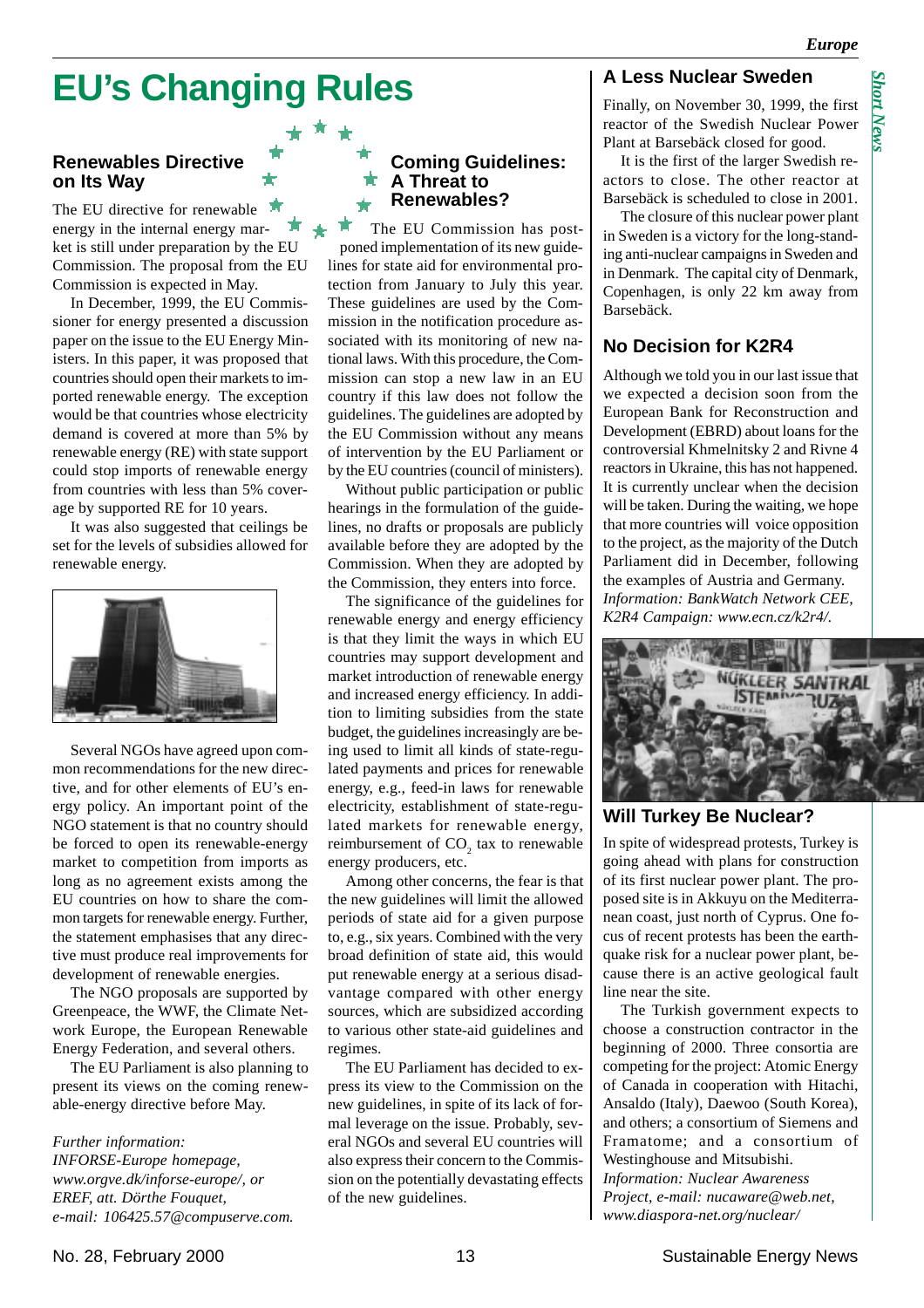# **Wind Campaign for Ukraine**

*By Gunnar Boye Olesen, INFORSE-Europe, OVE, Denmark based on work of Andrei Konechenkov, Future Age Energy, (FAE) Ukraine.*

**In Ukraine a national wind campaign was launched in the end of 1999. It is part of the global INFORSE effort to have** *"10% of the world's electricity supply produced by wind power".*



#### **Integrating Global Goals with National Realities**

The first step of the Ukrainian wind campaign was to compare goals of the glo-

bal campaign with the windpower potentials in Ukraine and the status for windpower development in Ukraine. This was done in a study entitled, *"Wind power for Ukraine, - a proposal for the coming 20 years"*, by Andrei Konechenkov and his colleagues from Future Age Energy (FAE), in cooperation with Prof. Boris Korobko, State Scientific and Research Institute for Non-traditional Energetics and Electrical Engineering. They found that an appropriate Ukrainian goal for 2020 would be the installation of 16,000 MW of windpower, which could produce around 32 TWh/year of electricity. This would represent 18% of Ukraine's current electricity production, or about 11% of officially forecasted electricity production in 2020.

There is ample space in which wind power is proposed to install: land area in Ukraine with favourable wind conditions is estimated to be large enough for installation of 8,000-24,000 MW of wind turbines. In addition to that, shallow sea areas around Ukraine give space for installation of more than ten times as much capacity.

# **Slow Installation Rate**

The official goal of installing 1990 MW of windpower capacity until 2010 is compatible with the proposed goal of installing 16,000 MW until 2020. FAE found, however, that the current rate of installation is far short of that needed to reach the official goal. At the current rate, maybe only 1/5 of the goal will be realised by 2010. This is not because of lack of capacity to produce windturbines: existing Ukrainian companies could produce at least 1000 MW of windturbines

annually. The slow development can be explained by the low priority in Ukraine of wind power compared with other energy sources (e.g., nuclear power) combined with the economical crises.

# **Campaign Proposals**

To put Ukrainian wind development back on track to reach its 2010 goal, and to pave the way for the proposed 2020 goal, FAE proposed in the study to:

- give support on the local level. Currently, local authorities are actively providing this kind of support in some regions.
- assist in developing the market infrastructure. It is first necessary to ensure the stability of prices and to ensure access to the general electric power grid.
- abolish the budget allocations for destructive/dangerous types of energy production.
- include the environmental costs in the cost of the energy.
- support the researchers, the development, the industry, and the dissemination of windpower.

# **NGOs Agree on Joint Appeal**

Following the development of the study, FAE asked NGOs and political parties to join in supporting a common statement in favour of the proposed windpower development. 10 major NGOs and two political parties joined an appeal to the president and government of Ukraine, asking them:

- to review as quickly as possible the development-strategy concept of the Ukrainian fuel and energy complex, and
- to design and implement top-priority measures for intensive windpower development that will achieve by 2020 10% coverage by windpower of the electricity production of Ukraine.

*Wind map of Ukraine. Average wind-speed distribution at a height of 10 meters.*

# **Campaign Entered the Media**

With the study and with this joint appeal, the campaign was ready for a public presentation. This happened on October 19, 1999 at the Energy Saving & Energy Management Institute of the Technical University of Ukraine. Of the 24 participants, 10 represented the media. News of the campaign was reported by 6 radio stations, 3 news agencies, at least 2 daily newspapers, and some magazines.

## **...and the Future**

The future plans of the campaign are to make the current report more widely available, to use the material as an input for a parliamentary discussion of the present energy programme, and to start a large-scale information campaign to create the public awareness necessary for the proposed development. Proposed measures for the information campaign include a series of seminars and workshops as well as a special newsletter for distribution through NGOs.

Parallel to this campaign in Ukraine, a national wind campaign for Russia as well as regional wind campaigns for Western Europe and for Cono Sur in Latin America are under preparation. Reports from these campaigns will follow in future issues of Sustainable Energy News.

*More information: Future Age Energy, PO Box 56, 253192 Kiev, Ukraine. Ph: +380-44 2743017, fax: +380- 442417038, e-mail: fae@fae.kiev.ua INFORSE-Europe web-page: www.orgve.dk/inforse-europe/*

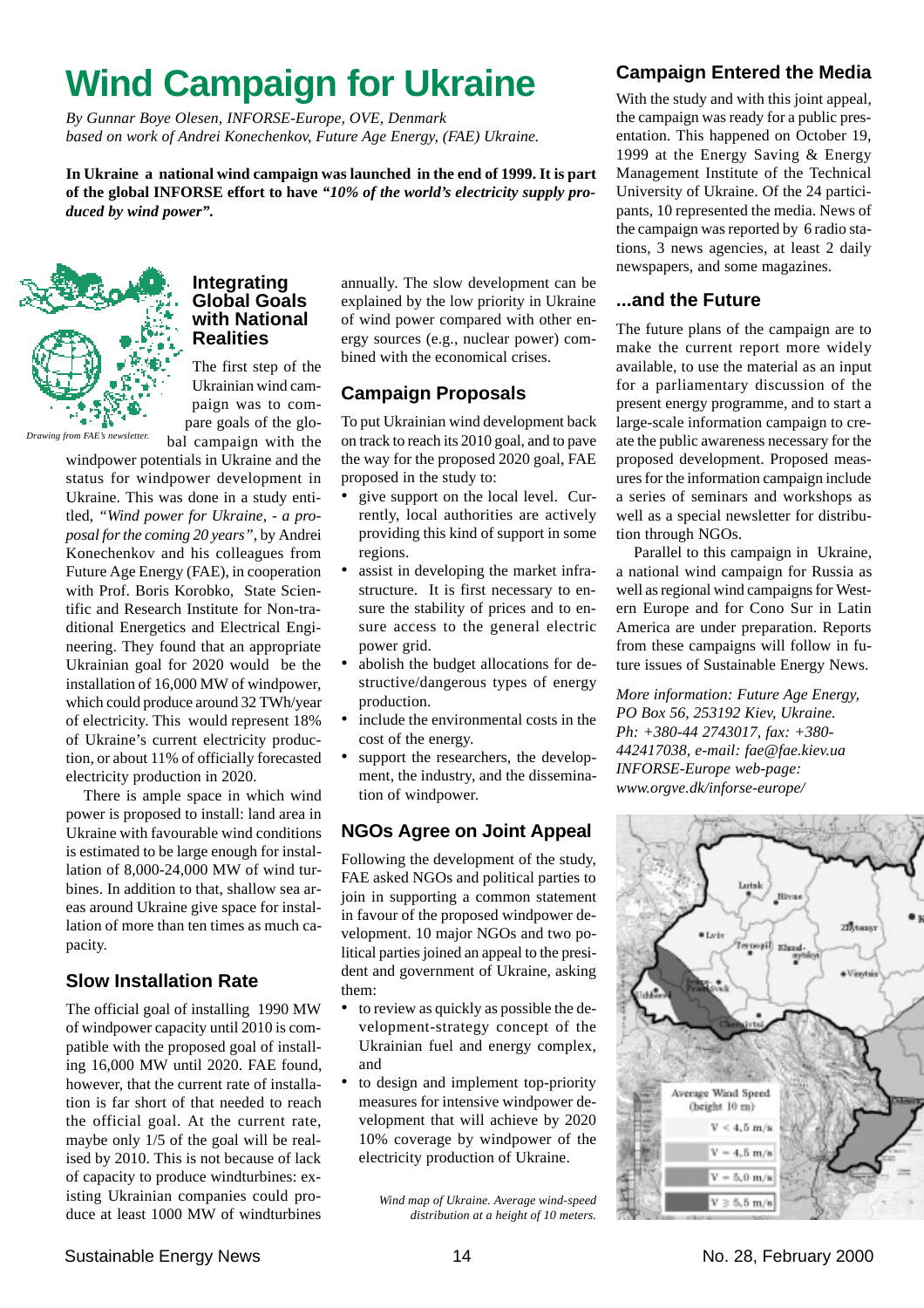# **Wind Industry in Ukraine**

*By Viktor Vasko, Institute of Electrodynamics, Kiev, Ukraine*



**In spite of transition and crisis in the economy, Ukrainian wind power is developing as a national industry with better results than wind power in other Eastern European countries.**

Only in the 1980's did wind turbine development became a priority in Ukraine. The first steps were taken in Kiev, by scientists from the Kiev Polytechnic Institute and the Institute of Electrodynamics of the National Academy of Sciences of Ukraine. Several prototypes of small windmills of up to 20 kW in capacity were constructed. In the latter part of the 1980's, in the design bureau "Yuzhnoe", 200 kW, 250 kW, and, later, 500 kW wind turbines were developed. Construction of commercial windmills started in 1992 at



pilot wind-power plants at Aktashskaya, Chernomorskaya, and Adjigolskaya, and one year later at Donuzlawskaya, using Ukrainian designed wind turbines as well as turbines produced under licence from USA.

The "Comprehensive Program to Build Windmills in Ukraine until 2010" was created and legislated as a Presidential Decree in 1996 and became a governmental ordinance in 1997. It is a programme for practical action in the sphere of the development of wind energy in Ukraine. Other legislation also supports the development and, in the near future, a new Ukrainian standard for testing and production of windmills will be legislated.

 Financing for the fulfilment of the Comprehensive Program comes from a tariff on electricity, which constitutes 0,75% of the consumers' electricity price. According to the Program, the total capacity of wind power in Ukraine is planned to reach 1990 MW by 2010. The biggest planned wind park is Donuzlavskaya with a capacity of 500 MW.

The distribution and characteristics of winds across the territory of Ukraine have been measured by meteorological stations. The best areas, with average wind speeds greater than 5,0 m/s at a height of 10 meters, are the Carpathian and the Crimean mountain regions, the Western and Eastern parts of Crimea, the Black Sea and Azov Sea coastal areas, the Donbas region, and the Eastern part of Ukraine. Within the framework of the TACIS Program (EU technical assistance for Ukraine and other CIS-countries), a wind atlas of the Autonomous Republic of Crimea has been created. Now, the creation of a full wind atlas of Ukraine is in progress.

As of December, 1999, 120 windmills with a total capacity 15,42 MW have been created, using windmills produced in Ukraine, as pilot plants and for industrial use. Sites have been chosen for more than 50% of the planned new wind-power plants.

*Photos: - (above) wind turbines ESO-0420 after installation at Evpatoriyskaya wind power plant*

*- (right) windturbines USW 56-100, Donuzlavskaya wind power plant*

More than 30 manufacturers and research organisations are involved in the Ukranian wind-energy sector. The biggest of these are:

- State Research and Planning-Constructional Institute of Non-Traditional Energy and Electric Technologies (Kiev),
- Scientific-industrial enterprise "Yuzhnoe" (Dnipropetrovsk), producing AVE-250c, WEU-220/500
- Ukrainian-American joint-venture "Windenergo Ltd" (Kiev), producing USW 56-100
- Company "Energy systems and equipment" ESO (Dnipropetrovsk), producing ESO-0420
- State scientific-industrial enterprise "Vetroenergoservis" (Simferopol).

| Name,           | Number and        | `apa- |
|-----------------|-------------------|-------|
| Location        | type of           | city, |
|                 | windmills         | МW    |
| Donuzlavskaya,  | 53.               | 5.67  |
| Crimea, vil.    | <b>USW 56-100</b> |       |
| Novoozernoe     |                   |       |
| Aktashskaya,    | 12* AVE-250C      | 3.12  |
| Crimea,         | 1* WEU-220        |       |
| Szholkino       | 1* WEU-500        |       |
| Sakskaya,       | 23*               | 2.46  |
| Crimea, Saky    | <b>USW 56-100</b> |       |
| Novoazovskaya,  | $12*$             | 1.28  |
| Donetsk oblast, | USW 56-100        |       |
| Mariupol        |                   |       |
| Others          | 7* AVE-250C       | 2.89  |
|                 | 1* ESO-0420       |       |
|                 | 7* USW 56-100     |       |

*Wind power parks in Ukraine by December 1999*

#### *More information:*

*Viktor Vasko, Institute of Electrodynamics, National Ukrainian Academy of Sciences, Department of Utilisation of Renewable Energy Sources, 20 A, Krasnogvardeyskaya St., Kiev-94 252094, Ukraine. Ph:/fax: +380 44 559 23 63 E-mail: Kudrja@ied.kiev.ua (subject: to V. Vasko), viktorvasko@yahoo.com*

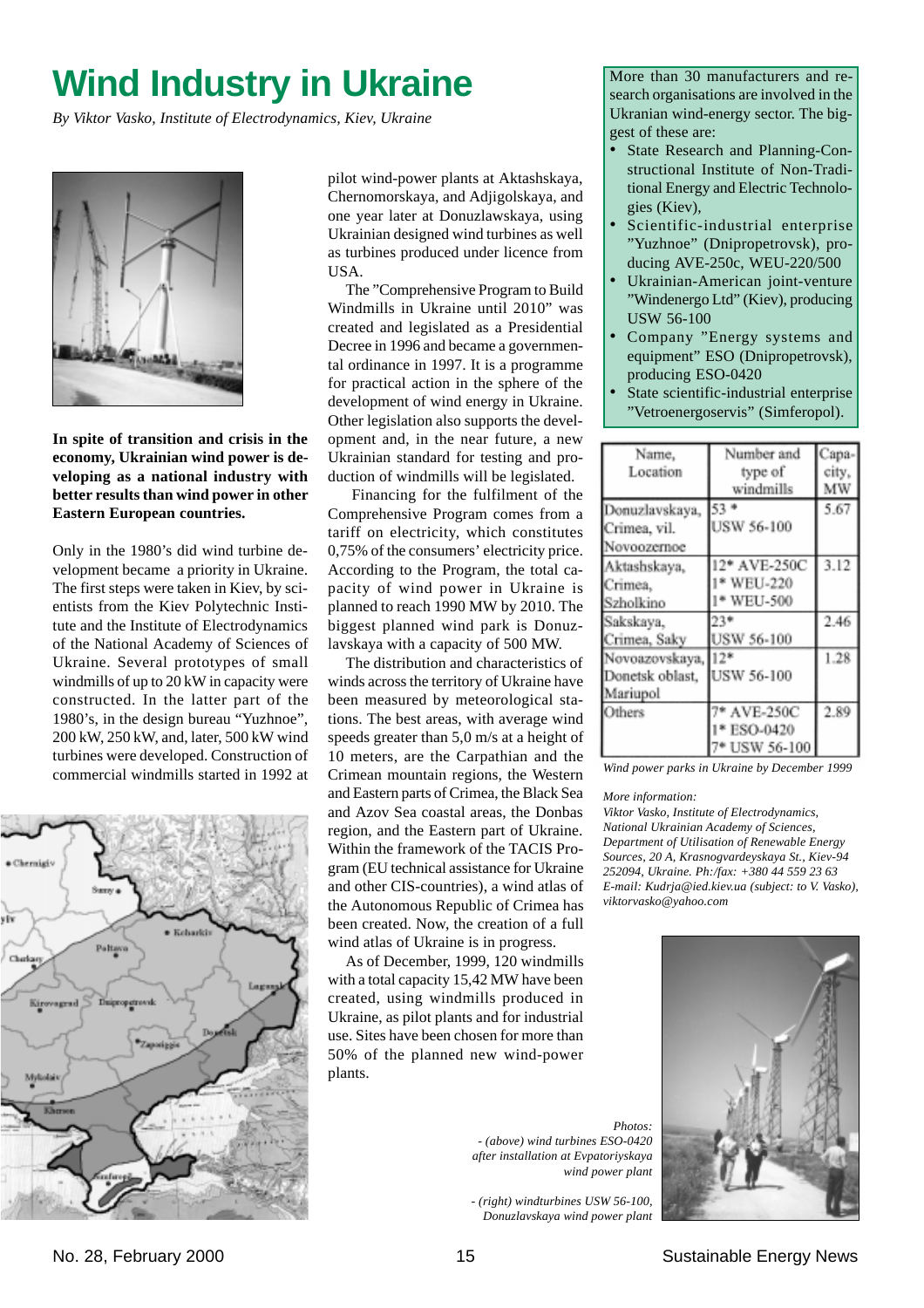# **Saving the Beauty of Himalayas**



*Threat and Challenge: A villager with his yaks gathering fuel wood in an area of sparse vegetation: The journey from the village often takes two days round trip.*

#### *By Tej Prasad Rimal, Alternative Energy Officer, Annapurna Conservation Area Project (ACAP), Nepal*

**120,000 visitors/ year using fuel wood is a threat to the area. An Alternative Energy Program decreases the immense pressure on forest resources.**

Fuel-wood cutting is a threat to the forests in the Himalayan kingdom of Nepal, where all the energy needed for households comes from fuel wood, which is used for all the necessary purposes, such as heating, cooking, and lighting.

The first, and still the largest, protected area in Nepal is the Annapurna Conservation Area. It covers about 8000 km<sup>2</sup> and is home to over 120,000 people. It is the destination of over 60,000 trekkers, with about the same number of their supporting staff (guides and porters), every year. This soaring number of visitors, whose fuel-wood consumption is twice that of local people, has exerted immense pressure on forest resources that are already stressed by the growing local population.

# **Alternative Energy Program**

In order to minimize the quantity of fuelwood consumption, we introduced an Alternative Energy Program as part of a holistic and integrated approach in project planning. Implementation was started in 1986.

This Program now plays a vital role in reducing fuel-wood consumption. In so doing, it also reduces environmental degradation, improves sanitation and hygiene at the household level, and thereby reduces the workload of women. It promotes technology that:

- minimize fuel-wood consumption.
- substitutes the fuel wood.

It does this by promoting technology that replaces the use of fuelwood with renewable energy sources and/or that uses fuelwood more efficiently.

The number of alternative energy devices introduced between 1986-1998 is shown in the table below:

| <b>Device</b>                 | Quantity |
|-------------------------------|----------|
| <b>Improved Cooking stove</b> | 696      |
| Back-boiler water heater      | 482      |
| Pressure cooker               | 888      |
| Thermos flask                 | 656      |
| Solar water heater            | 96       |
| Smoke water heater            | 31       |
| Low wattage cooker/heater 223 |          |
|                               |          |

Since 1991, solar power, biogas, and micro-hydro power plants are among the installed alternatives to fuel wood.

| Power plant            | <b>Number</b> |
|------------------------|---------------|
| Micro hydro            | 6             |
| Solar cell (PV) system | 40            |
| Solar mills            | 2             |
| <b>Biogas</b>          | 400           |

400 biogas plants are reliable sources of energy for cooking and lighting, reducing fuel-wood consumption in the southern part of the area where it is warmer and each household's farming system includes livestock.

There are 2 solar mills, which are harnessing solar energy for grinding grains as well as for lighting. They also decrease the time that women must spend to walk to the nearest mill, because in the northern part of the area there is lack of sufficient water for a water mill.

6 micro-hydro power plants provide 315 kW electricity to about 2000 households.

# **The Gains**

The electricity generated from micro-hydro or solar energy is used for:

- Powering agro-processing machinery: Electrically powered mills relieve rural people, especially women, from the traditional methods of grinding, hulling, and oil extraction, which are laborious and time-consuming.
- Lighting: Electric lighting improves the quality of life of remote rural areas. It also raises health standards, as it reduces the use of kerosene and, in high mountain areas, pine chips, both of which fuels give off fumes.
- Cooking with an electric cooker: This saves time that otherwise would have been spent on collecting firewood, slows deforestation, and improves domestic safety and health standards.

*Local people are participating to lay down the headrace pipe of a micro-hydro power plant, which is owned by the community.*

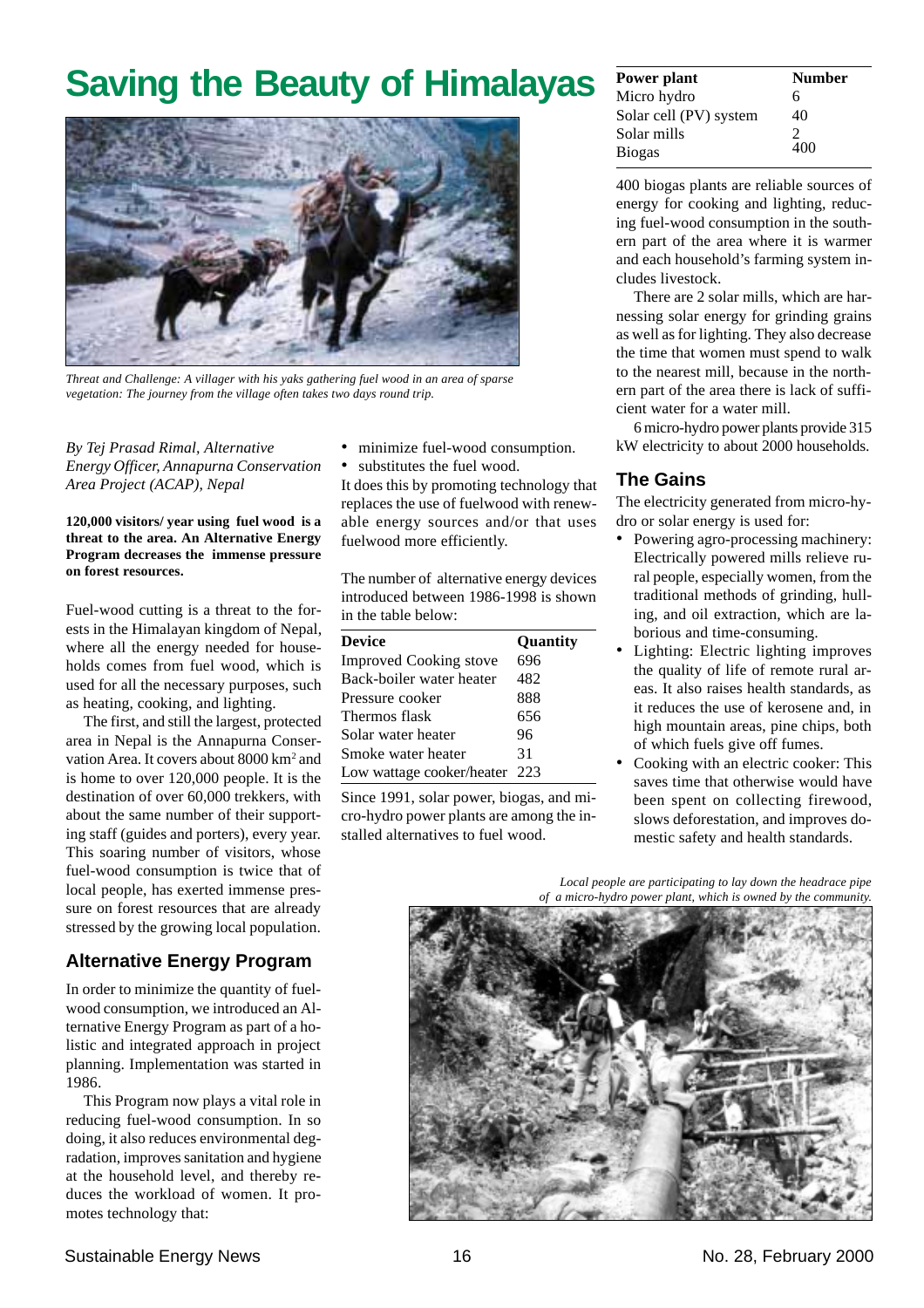• Powering machinery for income-generating purposes: Electrically powered machines can be the basis for smallscale rural industries and off-farm enterprises, which create local opportunities and facilitate better use of local resources.

## **User-owned scheme**

The local ownership, management, and operation provide an opportunity for the people to make better use of available resources. If a scheme is user-owned, the user will be more responsible for the scheme, and will look after it more effectively.

#### **An example - micro-hydro plant**

The local community owns the microhydro plant. The project is financed in the following way:

- 70% subsidy (by a donor partner through ACAP)
- 30% local people's participation, consisting of free labour, e.g., transport of local materials, building the power house, digging holes for the poles, and providing local materials (sand, gravel, stones). Half of this contribution can be paid as cash or from a bank loan

(Agriculture Development Bank of Nepal).

• ACAP conservation grant and conservation loan (interest free) is provided if necessary.

After testing and commissioning, the plant is handed over to the Village Electrification Committee (VEC), which manages it. The VEC meets once a month. Its responsibilities are as follows:

- Appointing a manager and two operators.
- Instructing the staff and supervising them.
- Making decisions regarding the repayment of the loan.
- Setting the electricity rate and the future increases.
- Overseeing the maintenance-, capital replacement-, and development funds.
- Deciding on rules and regulations regarding electricity use.
- Approval of the expenditures for repair and maintenance of the plant.

In the first 3 years, the Alternative Energy Officer or representative of the ACAP regularly monitors the VEC and attends their meetings.

**Tej Prasad Rimal**, Alternative Energy Officer at the Project. Tej is 34 years old. He has a mechanical engineering background in Nepal,



and graduated with a B.Sc. in electrical engineering in Manila, Philippines. Now, in the beginning of 2000, he is on an internship at the Stockholm Environmental Institute in Sweden as a Visiting Developing-Country Professional. His research area is "Critical success factors evaluation of micro-hydro".

*More information: Tej Prasad Rimal, or Siddhartha Bajracharya, Annapurna Conservation Area Project (ACAP), PO Box 183, Pokhara, NEPAL, Ph: +977-61-21102, 28202, fax: +977-61-28203, e-mail: aeo@mos.com.np, http://www.south-asia.com/kingmah.htm.*



## **Holistic Approach**

We consider this to be the most successful integrated conservation and development project in the world. It was introduced because the sectoral approach was insufficient to solve the problems. It reflects the realisation that nature conservation and economic development are mutually dependent. In line with this concept, it:

- Emphasizes the participation of local people at the grassroots level. The local people are the principal actors as well as the main beneficiaries.
- Returns the revenue gained from tourism to help fund local development, nature conservation, and tourism development.
- Promotes local guardianship, which tends to make tourism and other developmental activities responsive to the fragility of the area.
- Increases the number of sources of income in the local economy through skills development, increases in local production, and local entrepreneurship.

Project activities include all of the following areas: alternative energy, sustainable tourism management, agro-forestry, conservation education for villagers and tourists, sustainable community development projects, health and sanitation programs, research and training. Conservation Area Management Committees, concerned with forest management, electrification, local lodge management, mothers' groups, and so on, manage and control the projects, with assistance from ACAP staff.

The project is managed by the King Mahendra Trust for Nature Conservation, which is an autonomous, non-profit-making, non-governmental organisation. The projects are supported by various European and Asian environment and development organisations.

*Solar water heater providing a precious service in the harsh climate of this region.*

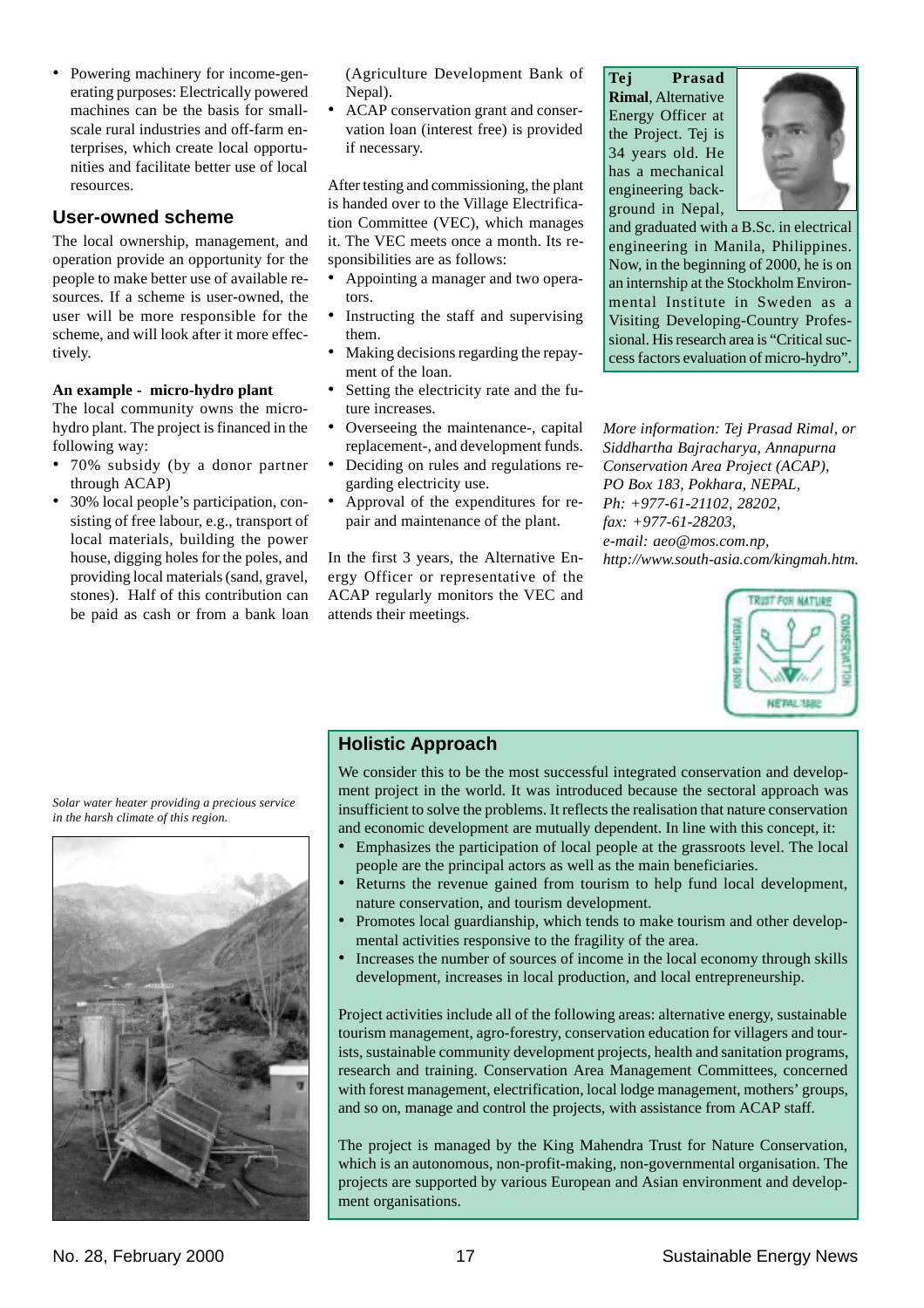# **Publications**

# **WEB, CDs, Diskettes**

#### **Energy and Environmental Technologies 1999. GREENTIE - CADDET**

CD with 7,700 Worldwide Suppliers and 2000 Successful Demonstration Projects. It enables an integrated research in both GREENTIE Directory

and CADDET register database. Includes offline copies of the websites and 500 PDF files of technical brochures and newsletter articles. It allows access to 180 relevant websites.

The CD runs under Windows 95, Windows 3.1 and Mac 8.1. You need to have Microsoft Internet Explorer /Netscape Navigator 4.0.

Price: 30 EUR, 1999.

Published by **GREENTIE** and **CADDET** which are both part of International Energy Agency (IEA) and the Implementing agreement on Energy and Environmental Information Centres (EETIC). Set up within the framework of the Organisation for Economic Cooperation and Development (OECD)



# **GREENTIE**

**Directory & Newsletter** Greenhouse Gas Technology Information Exchange (GREENTIE), is an international information network dedi-

cated to the collection and distribution of details on 7,700 suppliers whose technologies help to reduce greenhouse gas emissions. It works through Liaisons Offices in 36 countries.

The Directory can be (gratis) accessed on the internet. If you do not have internet access, diskettes and CD-ROM for Windows available (gratis).

"Green Times" 4-page Newsletter is published quarterly in English. (gratis)

#### *Contact:*

*GREENTIE Centre, Novem bv, Swentiboldstraat 21, 6137 AE Sittard, The Netherlands. Ph: +31-46-420-2203, fax: +31-46-451-0389, e-mail: greentie@greentie.org, http://www.GREENTIE.org.*

#### **A UN Guide for NGOs**

Contacts, services available by the United Nations' system. 208 pages, A5 format, 9th edition, September 1999. Single copies ordered are free of charge.

#### *Contact:*

*Tony Hill, United Nations Non-Governmental Liaison Service (UNGLS), Palais des Nations, 1211 Geneva 10, Switzerland. Ph: +41-22-917 2076, fax: +41-22-9170049, e-mail: ngls@unctad.org.*



**Centres for Analysis and Dissemination of Demonstrated Energy Technologies** CADDET has a Renewable Energy and an Energy Efficiency program.

- The database of demonstrated 2000 projects can be accessed (gratis) from the internet, diskette version is available (for a small charge) for use on IBM-compatible system.

- The Newsletters, Technical Brochures are (gratis) available in print form and from the internet.

#### *Contact:*

*- CADDET Center for Renewable Energy, ETSU, Harwell Oxfordshire OX11 0RA, United Kingdom. Ph: +44 1235 432719, fax: +44 1235 433595, e-mail: caddet.renew@aeat.co.uk, http://www.caddet-re.co.uk.*

#### **Policy for a More Sustainable Energy Future**

By Howard Geller, ACEEE, USA. *See article on page 11.* 58 pages, A4, October 1999. Research report.

*Contact:*

*American Council for an Energy-Efficient Economy (ACEEE), 1001 Connecticut Avenue, NW, Suite 801, Washington, DC 20036, USA. Ph: 202-429-8873, fax: 202-429-2248, e-mail: info@aceee.org, http://aceee.org.*



#### **LIOR Multimedia CD-ROM Collection (online in 2000!)**

Solution for the Environment, Renewable Energy. Series of 4 CDs:



#### Each CD includes:

- Encyclopedic general and technical information
- Case studies on successful projects
- Current National and European policy and legislation.
- Directory of relevant suppliers, engineers and experts and institutions
- Information how to obtain subsidies and grants
- Basic text in English
- Thesaurus, Glossary in 6 languages (English, French, German, Italian, Spanish, Dutch, the Wind CD in Danish also)
- Media gallery, database of pictures, videos, photographs and diagrams.

Funded by the EU, THERMIE program. Prices: 190-210 EUR each (see website).

*Contact: LIOR, Charlierlaan 78, 1560 Hoeilaart, Belgium. Ph:+32-2-3051000, fax:+32-2-305 1010, e-mail: info@lior-int.com, http://www.lior-int.com*

#### **Energy Policy in the Greenhouse, Volume II Part 2.**

Cutting Carbon Emissions while making Money: Climate Saving Energy Strategies for the European Union, By Florentine Krause, Jonathan Koomey, David Olivier, IPSEP. 30 pages, A4 fornat. October 1999. Research report. *Contact: International Project for Sustainable Energy Paths (IPSEP), 7627 Leviston Ave, El Cerrito, CA 94530, USA. Ph: +1-510-525 7530, fax: +1-510-525 4446, e-mail: ipsep@igc.org, http://www.ipsep.org.*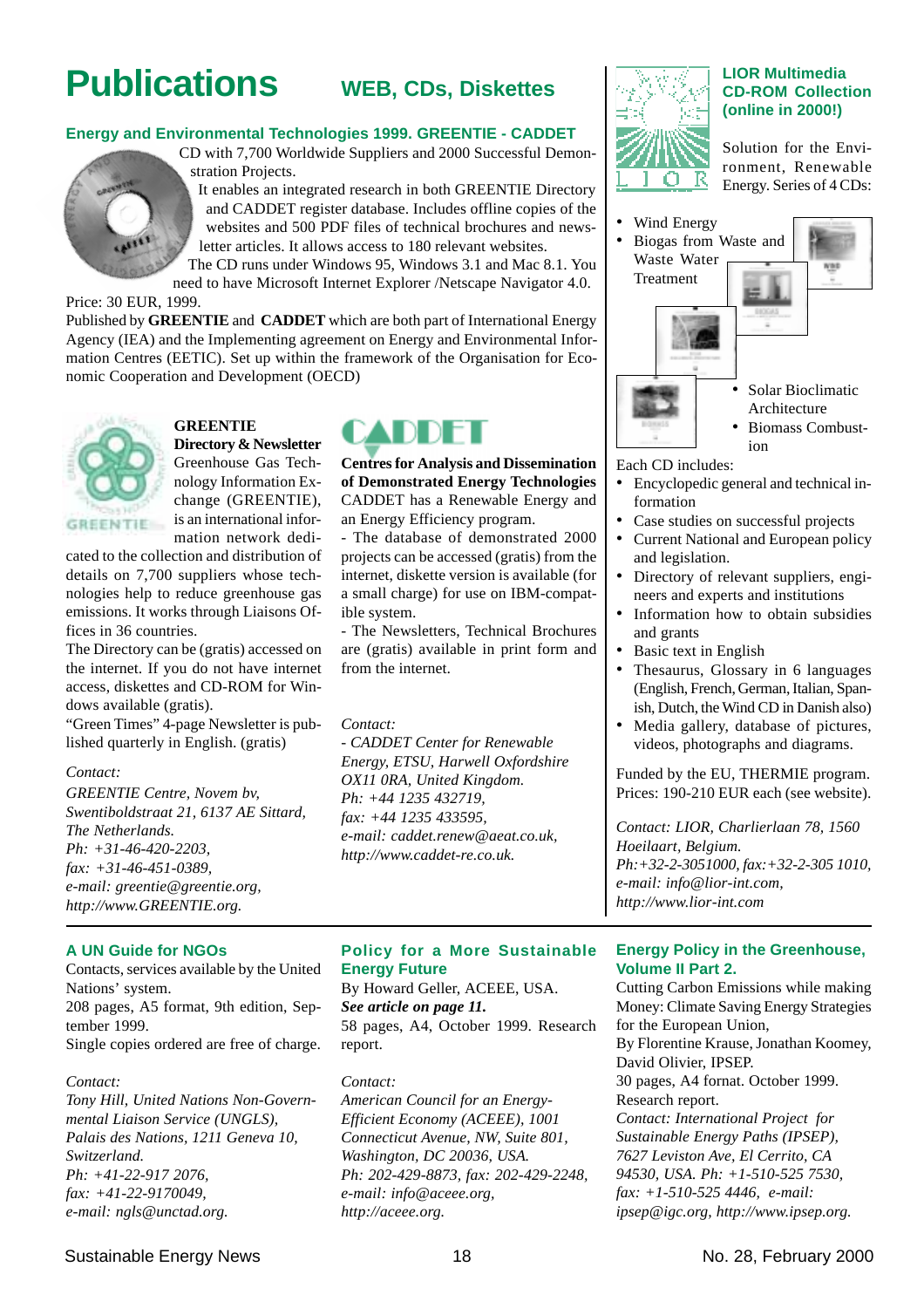**EVENTS**

*\* = Event with INFORSE participation*

#### *1-9 March, April, October, November 2000*

# **Solar Sisters Program, Kathmandu, Nepal**

**Installing PV systems in remote homes.** *Info: Himalayan Light Foundation, P.O. Box 8975 EPC: 5493, Kathmandu, Nepal. Ph: +977.1 418.203. fax: +977.1.412.924. e-mail: hlf@mos.com.np,*

*http://www.panasia.org.sg/nepalnet/hlf/home.htm.*

#### *March 6-10, 2000 \**

**UN Expert Meeting CSD9, New York, USA** *Info: UN, Division for Sustainable Development, 2 UN Plaza, Room DC2-2220, New York, NY 10017 USA. Ph: + 1 212/963 3170, fax: + 1 212/963 4260, e-mail: dsd@un.org, http://www.un.org/esa/sustdev/csd.htm.*

*See article on page 3.*

*March 8-10, 2000*

#### **Renewable Energy for the New Millennium Conference, Sydney, Australia**

*Info: Electricity Supply Association of Australia Limited (ESAA), Level 11, 74 Castlereagh Street, Sydney, NSW 2000, Australia. Ph: +612-9233-7222, fax: +612.9233.7244, e-mail: vandermeulen@esaa.org.au, http://www.esaa.com.au*

#### *March 9-10, 2000*

#### **World Sustainable Energy Day 2000, Wels, Austria**

Int'l conference on energy efficiency and renewable energy sources, Presentation of the Energy Globe Award 2000 *Info: Christiane Egger, Energiesparverband, Austria. Ph: +43 732 6584 4386, fax: +43 732 6584 4383, e-mail: energy.globe@esv.or.at, http://www.esv.or.at/energyglobe/ See article in SEN 27, on page 12.*

# *March 10, 2000*

#### **SunDay**

*Info: The Solar Energy Society, School of Engineering, Oxford Brookes University, Gipsy Lane Campus, Headington, Oxford, OX3 0BP, UK. e-mail: uk-ises@brookes.ac.uk., http://www.brookes.ac.uk/uk/uk-ises.*

#### *March 12-14, 2000*

#### **1st European Conference of Renewable Energy & Agriculture: The Changing Land of Europe, Noordwijkerhout, Netherlands.**

*Info: European Media Marketing, Ltd, P.O. Box 259, Bromley BR1 1ZR, UK. Fax: +44 181 289- 8484; e-mail:sustain@emml.co.uk.*

#### *April 3-15, 2000,*

#### **9th Int'l Course on the Implementation of Wind Energy, Petten, Holland.**

*Info: J.W.M. Dekker, ECN, PO Box 1, NL1755 ZG Petten. Ph: +31 224 564-278, fax: +31 224 563- 214; e-mail: j.dekker@ecn.nl.*

#### *April 13-14, 2000*

**Offshore Wind Energy in the Mediterranean and Other European Seas, Siracusa, Sicily, Italy**

*Info: OWEMES 2000, ENEA C.R. Casaccia, Via Anguillarese 301, I-00060 S. Maria di Galeria (Roma), Italy. Ph: +39 6 3048-3994/4138, fax: +39 6 3048-6315/6486; e-mail: gaetano.gaudiosi@casaccia.enea.it*

#### *April 17-22, 2000* **Int'l Course on Small Hydro Power Devel-**

**opment, Kathmandu, Nepal** *Info: Alternative Hydro Energy Center, University of Roorkee, Roorkee, 247 667, UP India. Ph: +91-1332-74254, fax: +91-1332-73517, e-mail: ahec@vsnl.com, ahec@rurkiu.ernet.in.*

## *April 18-21, 2000*

#### **New Energy 2000, Shanghai, China** Int'l Exhibition.Host: China Chamber of Commerce, et.al.

*Info: Coastal Int'l Exhibition Ltd., 3808 China Resources Bldg, 26 Harbour rd Wanchai Hong Kong. Ph: 852-28276766, fax: +852-28275224, +852-28276870, e-mail: general@coastal.com.hk, http://www.coastal.com.hk.*

#### *April 22, 2000 \** **Earth Day 2000**

*Info: Earth Day Network, Mark Dubois, 91 Marion str., Seattle, WA 98104, USA. Ph: +1-206-2640114, fax: +1-206-6821184, e-mail: worldwide@earthday.net, http://www.earthday.net. See article in SEN 27 on page 4.*

*25-28 April 2000*

#### **11th Annual Global Warming Int'l Conference & Expo, Boston, U.S.A.**

*Info: Global Warming Int'l Center-USA, 22W381- 75th Street, Chicago, IL 60565 USA. Ph: +1-630-910-1551, fax: +1-630-910-1561, http://GlobalWarming.net.*

#### *April 30 - May 4, 2000*

**Windpower 2000, Palm Springs, CA, USA.** *Info: AWEA, American Wind Energy Association, 122 C Street, N.W., 4th Floor, Washington, D.C., 20001, USA. Ph: + 1 202 383-2500; fax: +1 202 383-2505, e-mail: laura\_keelan@awea.org*

#### *May, June, July, August, 2000* **3 day courses by SEI on Renewable Energy Technologies, Carbondale, CO, U.S.A.** *Contact: Solar Energy International (SEI), PO.*

*Box 715, Carbondale, CO 81623-0715, U.S.A. Ph: +1-970-963-8855, fax: +1-970-963-8866, e-mail: sei@solarenergy.org. http://www.solarenergy.org.*

#### *May 1-5, 2000* **16th European PV Energy Conference and Exhibition, Glasgow, UK**

*Info: WIP, Sylvensteinerstr. 2, 81369, Munchen, Germany. Ph: +49-89-7201235, fax: +49-89- 7201291, e-mail: renewables@tnet.de, http://www.wip.tnet.de/pv00.htm.*

#### *June 5-9, 2000*

#### **1st World Conf., Exhibition on Biomass for Energy & Industry, Sevilla, Spain**

*Info: Dr. David Chiaramonti, Energia TA - Florence Piazza Savonarola 10, 50132, Florence, Italy. Ph: +39-055-5002174, fax: +39-055-573425, http://www.etaflorence.it, or WIP Germany see at event above.*

#### *June 14-16, 2000*

#### **Exchanging the Environment by Reforming Energy Prices, Prague, Czech Republic**

Workshop organised by the UN Economic Commission for Europe jointly with OECD and the Czech Government.

*Info: Jiri Becvar, Ministry of Environment, Vrsovicka 65, 100 10 Prague 10, Czech Republic. Ph: +42 02 6712 2238, fax:+42 02 6731 0277, e-mail: Jiri\_Becvar@env.cz.*

## *June 19-22, 2000* **EUROSUN 2000 Congress, Copenhagen,**

#### **Denmark** 3rd ISES-Europe Conference *Info: DANVAK, Orholmvej 40B, 2800 Lyngby, Denmark. Ph: +45-45-877611, fax: +45-45-877677, e-mail: info@danvak.dk.*

*July 1-7, 2000* **WREC-2000, Brighton, UK**

World Renewable Energy Congress *Info: Prof. Ali Sayigh, World Renewable Energy Network, 147 Hilmanton, Lower Early, Reading RG64 HN, UK. Ph/fax: +44-1189-611364/- 611365, e-mail: asayigh@netcomuk.co.uk, http://www.wrenuk.co.uk.*

#### *August 20-25, 2000* **Efficiency and Sustainability, Pacific Grove, CA, USA**

ACEEE Summer Study on Energy Efficiency in Buildings

*Info: American Council for an Energy-Efficient Economy (ACEEE), 1001 Connecticut Avenue, NW, Suite 801, Washington, DC 20036, USA. Ph: 202-429-8873, fax: 202-429-2248, e-mail: info@aceee.org, http://aceee.org.*

*October 14-15, 2000*

#### **6th Annual COGEN Conference and Exhibition, Brussels, Belgium**

Marketing Strategies for Cogeneration How to realise the Potential *Info: 98, Rue Gulledelle, 1200 Brussels, Belgium. Ph: +32-2-772 8290, fax: +32 2 772 5044,*

*e-mail: cogen\_europe@compuserve.com, http://www.cogen.org*

#### *October 17-19, 2000*

**EEBW 2000, Prague, Czech Republic** Energy Efficiency Business Week, Conference and Exhibition *Info: SEVEn, Slezska 7, 120 56 Prague 2, Czech*

*Republic. Ph: +420-2-2425-2115, fax: +420-2-2424-7597, e-mail: seven@svn.cz, http://www.svn.cz.*

#### *November 23-26, 2000* **CERE 2000, Beijing, China**

Int'l Environment and Renewable Energy Conference *Info: China International Science Center, No. 1 Sandaojie, Jianguomenwai, Chaoyang District, Beijing 100022, P.R. China. e-mail: cisc@midwest.com.cn, ph: +86-10-65157760, fax: +86-10-65158442, http://www.ciscexpo.orgcn.net*